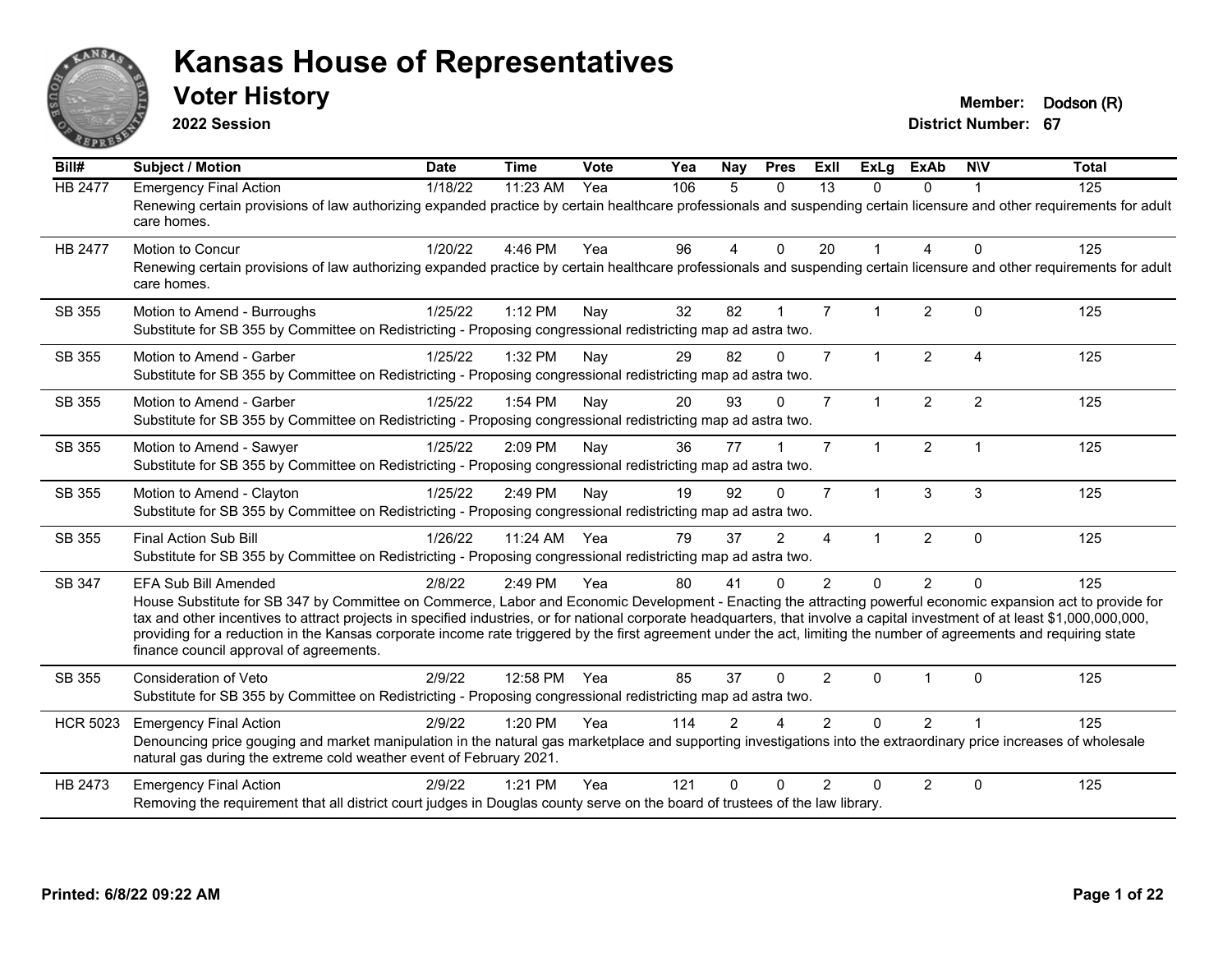

**2022 Session**

**Voter History Member: Dodson** (R)

| $\overline{BiII#}$ | <b>Subject / Motion</b>                                                                                                                                                                                                                                                              | <b>Date</b> | <b>Time</b> | <b>Vote</b> | Yea | <b>Nav</b> | <b>Pres</b> | ExII           | <b>ExLg</b> | <b>ExAb</b>    | <b>NIV</b>              | <b>Total</b> |
|--------------------|--------------------------------------------------------------------------------------------------------------------------------------------------------------------------------------------------------------------------------------------------------------------------------------|-------------|-------------|-------------|-----|------------|-------------|----------------|-------------|----------------|-------------------------|--------------|
| HB 2490            | <b>Emergency Final Action</b><br>Authorizing the state treasurer to determine account owners and designated beneficiaries for an ABLE savings account, adding who may open such an account and<br>requiring compliance with the federal internal revenue code.                       | 2/9/22      | 1:22 PM     | Yea         | 118 | 3          | $\Omega$    | $\mathcal{P}$  | 0           | $\overline{2}$ | $\Omega$                | 125          |
| HB 2480            | <b>Final Action</b><br>Amending the public water supply project loan program's definition of "project" to remove the definition's current exclusion of projects that are<br>related to the diversion or transportation of water acquired through a water transfer.                   | 2/15/22     | 11:59 PM    | Yea         | 118 | 0          | $\Omega$    | 3              | 0           | $\overline{2}$ | $\overline{2}$          | 125          |
| HB 2564            | <b>Final Action</b><br>Updating the version of risk-based capital instructions in effect.                                                                                                                                                                                            | 2/15/22     | 11:59 PM    | Yea         | 118 | 0          | $\Omega$    | 3              | 0           | $\overline{2}$ | $\overline{2}$          | 125          |
| HB 2489            | <b>Final Action Amended</b><br>Amending provisions of the technology-enabled fiduciary financial institutions act relating to fees and assessments, examinations, disclosures to consumers and<br>requiring such institutions to be mandatory reporters for purposes of elder abuse. | 2/16/22     | $11:17$ AM  | Yea         | 120 | 0          | $\Omega$    |                | 0           | 3              |                         | 125          |
| HB 2537            | <b>Final Action</b><br>Requiring the insurance department to hold a hearing in cases involving an order under the Kansas administrative procedure act.                                                                                                                               | 2/16/22     | $11:19$ AM  | Yea         | 120 | 0          |             |                | 0           | 3              | $\Omega$                | 125          |
| SB 337             | <b>Final Action</b><br>Converting the conditional charter issued for the pilot program under the technology-enabled fiduciary financial institutions act to a full fiduciary financial institution<br>charter.                                                                       | 2/16/22     | 11:20 AM    | Yea         | 119 |            |             |                | 0           | 3              | $\Omega$                | 125          |
| <b>HCR 5014</b>    | Motion to Recommend for Passage<br>Proposing a constitutional amendment that provides for legislative oversight of rules and regulations adopted by executive branch agencies and officials.                                                                                         | 2/16/22     | 12:30 PM    | Yea         | 77  | 42         | $\Omega$    | $\overline{1}$ | $\Omega$    | $\overline{2}$ | 3                       | 125          |
| HB 2560            | <b>Final Action</b><br>Extending certain penalties, fees and maximum amounts of fees and the expiration dates of certain programs of the Kansas department of agriculture.                                                                                                           | 2/17/22     | 12:25 PM    | Yea         | 101 | 11         | $\Omega$    |                | 0           | 11             |                         | 125          |
| HB 2591            | <b>Final Action</b><br>Repealing the state general fund and conservation fee fund transfers to the abandoned oil and gas well fund.                                                                                                                                                  | 2/17/22     | 12:27 PM    | Yea         | 112 | $\Omega$   | $\Omega$    |                | 0           | 11             | $\overline{\mathbf{1}}$ | 125          |
| <b>HCR 5014</b>    | <b>Final Action</b><br>Proposing a constitutional amendment that provides for legislative oversight of rules and regulations adopted by executive branch agencies and officials.                                                                                                     | 2/17/22     | 12:43 PM    | Yea         | 80  | 33         | $\Omega$    |                | 0           | 11             | $\mathbf 0$             | 125          |
| HB 2540            | <b>Emergency Final Action</b><br>Authorizing the construction of a memorial honoring Kansas gold star families.                                                                                                                                                                      | 2/17/22     | 12:45 PM    | Yea         | 113 | 0          | $\Omega$    |                | 0           | 11             | $\Omega$                | 125          |
| HB 2458            | <b>Emergency Final Action</b><br>Designating a portion of U.S. highway 56 as the PFC Shane Austin memorial highway.                                                                                                                                                                  | 2/17/22     | 12:47 PM    | Yea         | 113 | 0          | $\Omega$    | $\overline{1}$ | $\Omega$    | 11             | $\Omega$                | 125          |
| HB 2476            | <b>Emergency Final Action</b><br>Providing for the silver star and bronze star distinctive license plates.                                                                                                                                                                           | 2/17/22     | 12:48 PM    | Yea         | 113 | 0          | $\Omega$    | $\overline{1}$ | 0           | 11             | $\Omega$                | 125          |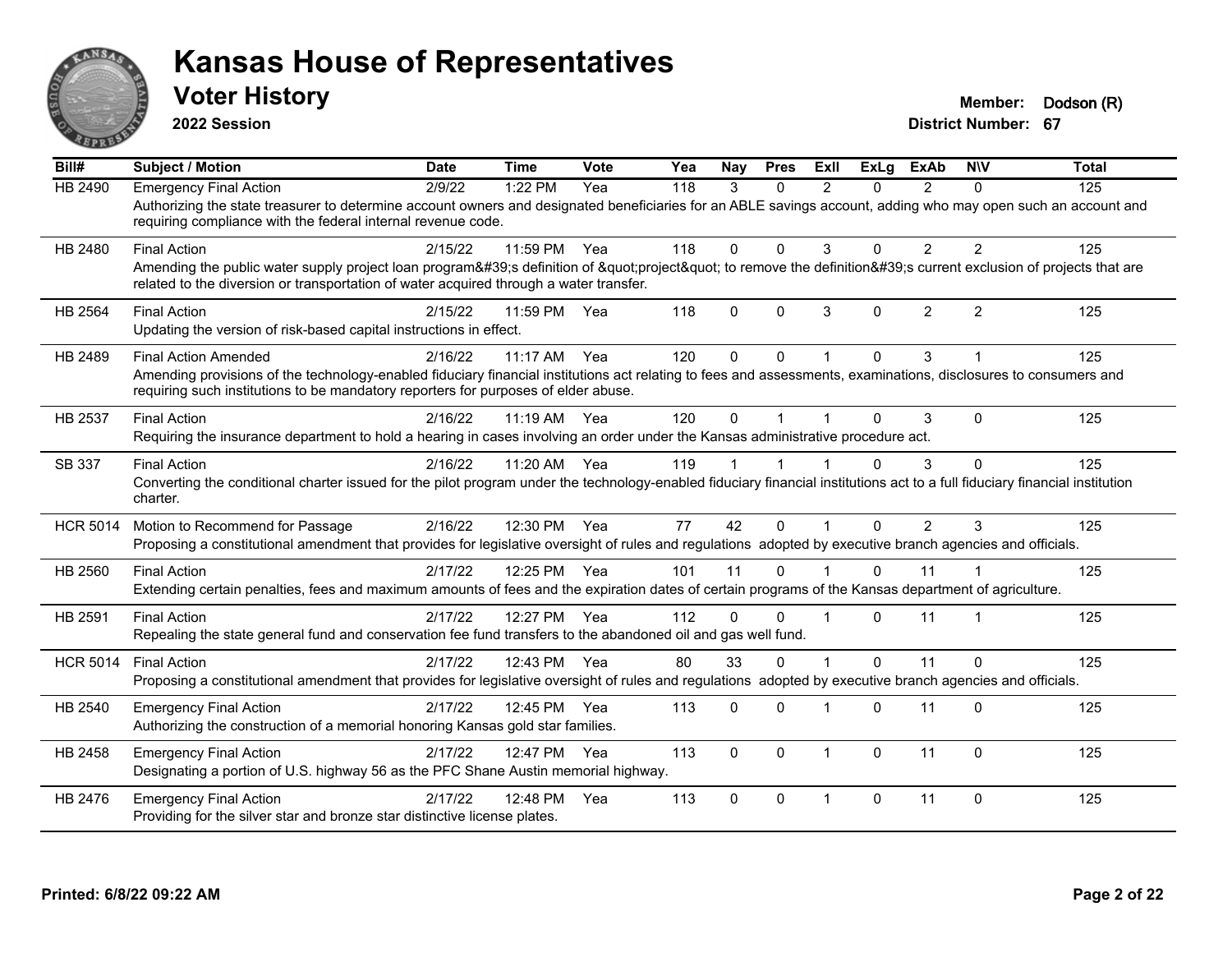

**2022 Session**

**Voter History Member: Dodson** (R)

| Bill#           | <b>Subject / Motion</b>                                                                                                                                                                                                                                                                                                                                                                                                                                         | <b>Date</b> | <b>Time</b>  | Vote | Yea | <b>Nay</b>               | <b>Pres</b>  | ExIl           | <b>ExLg</b>  | <b>ExAb</b>          | <b>NIV</b>     | <b>Total</b> |
|-----------------|-----------------------------------------------------------------------------------------------------------------------------------------------------------------------------------------------------------------------------------------------------------------------------------------------------------------------------------------------------------------------------------------------------------------------------------------------------------------|-------------|--------------|------|-----|--------------------------|--------------|----------------|--------------|----------------------|----------------|--------------|
| <b>HB 2478</b>  | <b>Emergency Final Action</b><br>Designating a portion of United States highway 166 as the SGT Evan S Parker memorial highway.                                                                                                                                                                                                                                                                                                                                  | 2/17/22     | 12:49 PM     | Yea  | 113 | $\Omega$                 | $\Omega$     | $\overline{1}$ | $\Omega$     | 11                   | $\Omega$       | 125          |
| <b>HCR 5014</b> | <b>Final Action</b><br>Proposing a constitutional amendment that provides for legislative oversight of rules and regulations adopted by executive branch agencies and officials.                                                                                                                                                                                                                                                                                | 2/21/22     | 11:45 AM     | Yea  | 85  | 39                       | $\Omega$     | $\overline{ }$ | $\mathbf{0}$ | $\Omega$             | $\Omega$       | 125          |
| HB 2517         | <b>Final Action Amended</b><br>Transferring the responsibility to certify drug abuse treatment providers that participate in the certified drug abuse treatment program from the department of corrections<br>to the Kansas sentencing commission.                                                                                                                                                                                                              | 2/22/22     | 10:49 AM Yea |      | 120 | $\Omega$                 | ∩            | $\mathcal{P}$  | O            | 3                    | $\Omega$       | 125          |
| HB 2594         | <b>Final Action Amended</b><br>Exempting certain modifications on antique vehicles from vehicle identification number offense seizures and dispositions.                                                                                                                                                                                                                                                                                                        | 2/22/22     | 10:50 AM Yea |      | 120 | $\Omega$                 | $\Omega$     | $\mathcal{P}$  | $\mathbf{0}$ | 3                    | $\Omega$       | 125          |
| HB 2607         | <b>Final Action Amended</b><br>Clarifying the time limitations for habeas corpus claims.                                                                                                                                                                                                                                                                                                                                                                        | 2/22/22     | 10:51 AM     | Yea  | 120 | $\Omega$                 | $\mathbf{0}$ | 2              | $\mathbf{0}$ | 3                    | $\Omega$       | 125          |
| HB 2299         | Motion to Amend - Fairchild<br>Allowing a search warrant to be executed within 10 days from the date of issuance.                                                                                                                                                                                                                                                                                                                                               | 2/22/22     | $3:16$ PM    | Nay  | 35  | 84                       | $\mathbf 0$  | $\overline{2}$ | $\mathbf{0}$ | 3                    | $\overline{1}$ | 125          |
| HB 2703         | Motion to Amend - Clayton<br>Making changes to employment security law provisions regarding the employment security fund and employer contribution rates, the definition of employment to<br>conform with federal law and various updates to the my reemployment plan program, including making the program mandatory with certain exceptions, and providing<br>that the secretary of commerce may require participation by claimants in reemployment services. | 2/22/22     | 4:17 PM      | Nay  | 37  | 80                       | $\Omega$     | $\overline{2}$ | $\Omega$     | 3                    | 3              | 125          |
| HB 2525         | Motion to Recommend for Passage<br>Removing non-cooperation with child support from requirements for food and child care assistance eligibility and exempting adults enrolled in school from the 20-hour-<br>per-week work requirement for child care assistance eligibility for a limited time.                                                                                                                                                                | 2/22/22     | 5:17 PM      | Nay  | 53  | 66                       | $\Omega$     | 2              | $\Omega$     | 3                    |                | 125          |
| HB 2110         | <b>Final Action Amended</b><br>Requiring insurance coverage for PANS and PANDAS by the state health care benefits program and requiring the state employee health care commission to submit an<br>impact report on such coverage to the legislature.                                                                                                                                                                                                            | 2/23/22     | 10:21 AM Yea |      | 113 | 8                        | $\Omega$     | 3              | $\Omega$     | $\blacktriangleleft$ | $\Omega$       | 125          |
| HB 2299         | <b>Final Action Amended</b><br>Allowing a search warrant to be executed within 10 days from the date of issuance.                                                                                                                                                                                                                                                                                                                                               | 2/23/22     | 10:22 AM     | Yea  | 119 | 2                        | $\Omega$     | 3              | $\mathbf{0}$ | $\mathbf{1}$         | $\Omega$       | 125          |
| HB 2386         | <b>Final Action Amended</b><br>Establishing requirements for the payment and reimbursement of dental services by a dental benefit plan.                                                                                                                                                                                                                                                                                                                         | 2/23/22     | 10:23 AM Yea |      | 118 | 3                        | $\Omega$     | 3              | $\Omega$     | $\mathbf{1}$         | $\mathbf{0}$   | 125          |
| HB 2456         | <b>Final Action Amended</b><br>Establishing the Kansas kids lifetime combination hunting and fishing license.                                                                                                                                                                                                                                                                                                                                                   | 2/23/22     | 10:24 AM     | Yea  | 117 | $\boldsymbol{\varDelta}$ | $\Omega$     | 3              | $\mathbf{0}$ | $\mathbf 1$          | $\Omega$       | 125          |
| HB 2481         | <b>Final Action</b><br>Authorizing KP&F participating service credit purchase for certain in-state nonfederal governmental employment.                                                                                                                                                                                                                                                                                                                          | 2/23/22     | 10:25 AM     | Yea  | 121 | $\Omega$                 | $\Omega$     | 3              | $\Omega$     | $\overline{1}$       | $\mathbf{0}$   | 125          |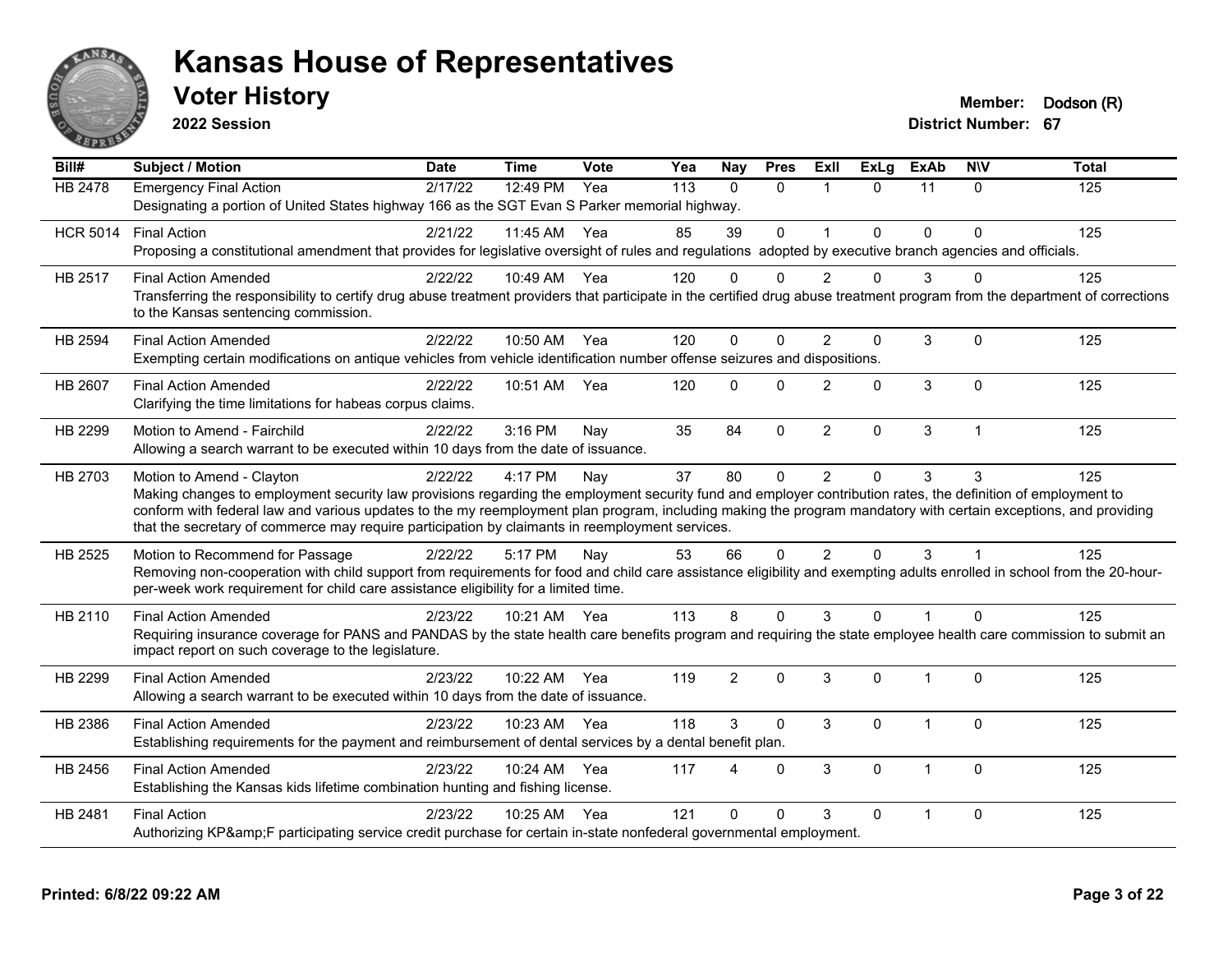

**2022 Session**

**Voter History Member: Dodson** (R)

| Bill#          | <b>Subject / Motion</b>                                                                                                                                                                                                                                                                                                                                         | Date             | <b>Time</b>  | Vote | Yea | <b>Nay</b> | <b>Pres</b>  | Exll | <b>ExLg</b> | <b>ExAb</b>  | <b>NIV</b>   | <b>Total</b> |
|----------------|-----------------------------------------------------------------------------------------------------------------------------------------------------------------------------------------------------------------------------------------------------------------------------------------------------------------------------------------------------------------|------------------|--------------|------|-----|------------|--------------|------|-------------|--------------|--------------|--------------|
| HB 2483        | <b>Final Action</b>                                                                                                                                                                                                                                                                                                                                             | $\sqrt{2}/23/22$ | 10:26 AM     | Yea  | 105 | 16         | $\Omega$     | 3    | 0           |              | $\Omega$     | 125          |
|                | Providing for the daughters of the American revolution distinctive license plate.                                                                                                                                                                                                                                                                               |                  |              |      |     |            |              |      |             |              |              |              |
| HB 2496        | <b>Final Action</b>                                                                                                                                                                                                                                                                                                                                             | 2/23/22          | 10:27 AM     | Yea  | 121 | 0          | $\Omega$     | 3    | $\Omega$    | $\mathbf 1$  | $\Omega$     | 125          |
|                | Enacting the uniform family law arbitration act.                                                                                                                                                                                                                                                                                                                |                  |              |      |     |            |              |      |             |              |              |              |
| HB 2508        | <b>Final Action</b>                                                                                                                                                                                                                                                                                                                                             | 2/23/22          | 10:28 AM     | Yea  | 115 | 6          | $\mathbf 0$  | 3    | $\mathbf 0$ | $\mathbf{1}$ | $\Omega$     | 125          |
|                | Requiring retention of fingerprints by the Kansas bureau of investigation for participation in the federal rap back program.                                                                                                                                                                                                                                    |                  |              |      |     |            |              |      |             |              |              |              |
| HB 2510        | <b>Final Action</b>                                                                                                                                                                                                                                                                                                                                             | 2/23/22          | 10:29 AM     | Yea  | 120 |            | $\Omega$     | 3    | $\Omega$    |              | $\Omega$     | 125          |
|                | Updating certain investment limitation requirements to provide increased options for Kansas domiciled life insurance companies investing in equity interests and<br>preferred stock.                                                                                                                                                                            |                  |              |      |     |            |              |      |             |              |              |              |
| HB 2515        | <b>Final Action</b>                                                                                                                                                                                                                                                                                                                                             | 2/23/22          | 10:30 AM Yea |      | 120 | 1          | $\Omega$     | 3    | $\Omega$    |              | $\Omega$     | 125          |
|                | Creating a mechanism to seek relief from the Kansas offender registration act requirements for drug offenders and allowing expungement of offenses when such relief is<br>granted.                                                                                                                                                                              |                  |              |      |     |            |              |      |             |              |              |              |
| HB 2516        | <b>Final Action</b>                                                                                                                                                                                                                                                                                                                                             | 2/23/22          | 10:32 AM     | Yea  | 121 | 0          | $\Omega$     | 3    | 0           |              | $\Omega$     | 125          |
|                | Requiring an offender who raises error in such offender's criminal history calculation for the first time on appeal to show prejudicial error, requiring the journal entry<br>used to establish criminal history to be attached to the criminal history worksheet and authorizing the court to correct an illegal sentence while a direct appeal is<br>pending. |                  |              |      |     |            |              |      |             |              |              |              |
| HB 2529        | <b>Final Action</b>                                                                                                                                                                                                                                                                                                                                             | 2/23/22          | 10:33 AM     | Yea  | 120 | 1          | $\Omega$     | 3    | $\Omega$    | 1            | $\Omega$     | 125          |
|                | Allowing veteran license plate applicants to use either a DD214 form, a military veteran identification card or veteran health identification card for proof of veteran status.                                                                                                                                                                                 |                  |              |      |     |            |              |      |             |              |              |              |
| <b>HB 2547</b> | <b>Final Action Amended</b>                                                                                                                                                                                                                                                                                                                                     | 2/23/22          | 10:34 AM Yea |      | 120 | 1          | $\mathbf{0}$ | 3    | 0           |              | $\Omega$     | 125          |
|                | Authorizing technology-enabled fiduciary financial institution insurance companies within the captive insurance act and providing for the requirements and operations<br>thereof.                                                                                                                                                                               |                  |              |      |     |            |              |      |             |              |              |              |
| HB 2559        | <b>Final Action Amended</b>                                                                                                                                                                                                                                                                                                                                     | 2/23/22          | 10:38 AM     | Yea  | 83  | 37         |              | 3    | $\Omega$    |              | $\Omega$     | 125          |
|                | Creating the Kansas cotton boll weevil program and requiring the program to levy an assessment upon Kansas produced cotton and monitor and mitigate the risk of boll<br>weevils.                                                                                                                                                                                |                  |              |      |     |            |              |      |             |              |              |              |
| HB 2563        | <b>Final Action Amended</b>                                                                                                                                                                                                                                                                                                                                     | 2/23/22          | 10:39 AM Yea |      | 113 | 8          | $\Omega$     | 3    | $\Omega$    | $\mathbf{1}$ | $\Omega$     | 125          |
|                | Concerning the Kansas seed law and the commercial industrial hemp act; relating to labeling; seeds treated with certain substances; definitions; labeling; unlawful<br>actions; certain registrations; inspections; live plant dealers; and testing services.                                                                                                   |                  |              |      |     |            |              |      |             |              |              |              |
| HB 2567        | <b>Final Action Amended</b>                                                                                                                                                                                                                                                                                                                                     | 2/23/22          | 10:41 AM Yea |      | 114 | 6          |              | 3    | 0           |              | $\mathbf{0}$ | 125          |
|                | Increasing certain registration and title fees on vehicles for services performed by county treasurers and the division of vehicles and decreasing certain fees related to<br>administrative costs and disposition of such fees.                                                                                                                                |                  |              |      |     |            |              |      |             |              |              |              |
| HB 2568        | <b>Final Action</b>                                                                                                                                                                                                                                                                                                                                             | 2/23/22          | 10:43 AM     | Yea  | 118 | 3          | $\Omega$     | 3    | $\Omega$    |              | $\Omega$     | 125          |
|                | Amending the Kansas mortgage business act by providing for mortgage business work at remote locations, license and registration renewal or reinstatement<br>procedures, surety bond requirements and evidence of solvency and net worth and requiring notice when adding or closing branch offices.                                                             |                  |              |      |     |            |              |      |             |              |              |              |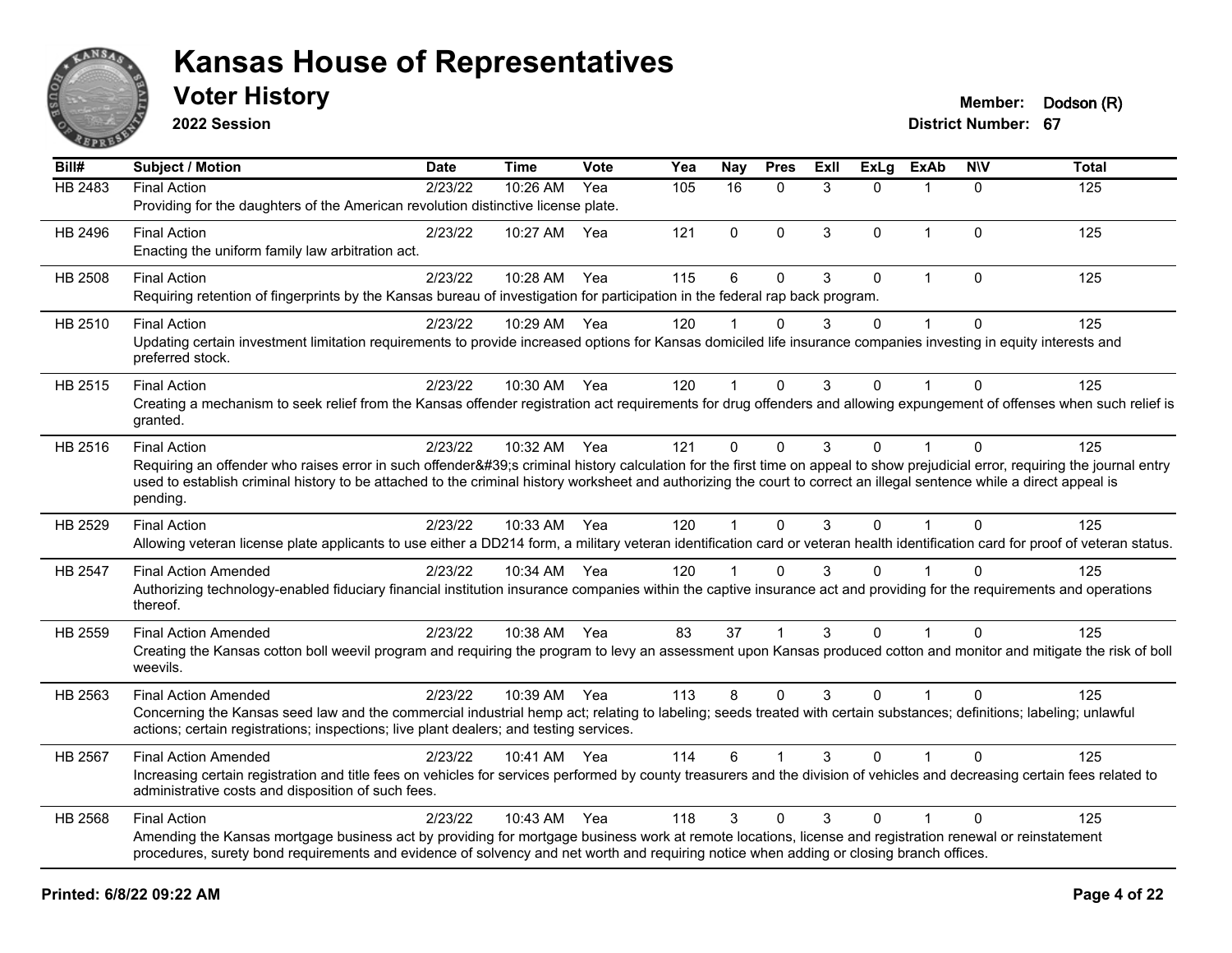

**2022 Session**

**Voter History Member: Dodson** (R)

| Bill#           | <b>Subject / Motion</b>                                                                                                                                                                                                                                            | <b>Date</b> | <b>Time</b>  | <b>Vote</b> | Yea | Nay          | <b>Pres</b>  | ExII           | <b>ExLg</b> | <b>ExAb</b>    | <b>NIV</b>   | <b>Total</b> |
|-----------------|--------------------------------------------------------------------------------------------------------------------------------------------------------------------------------------------------------------------------------------------------------------------|-------------|--------------|-------------|-----|--------------|--------------|----------------|-------------|----------------|--------------|--------------|
| <b>HB 2574</b>  | <b>Final Action</b>                                                                                                                                                                                                                                                | 2/23/22     | 10:43 AM     | Yea         | 121 | $\mathbf{0}$ | $\Omega$     | 3              | $\Omega$    |                | $\Omega$     | 125          |
|                 | Establishing a time limitation for awarding compensation for mental health counseling and increasing certain compensation award amounts by the crime victims<br>compensation board.                                                                                |             |              |             |     |              |              |                |             |                |              |              |
| HB 2579         | <b>Final Action Amended</b>                                                                                                                                                                                                                                        | 2/23/22     | 10:45 AM Yea |             | 90  | 31           | $\Omega$     | 3              | 0           | $\overline{1}$ | $\Omega$     | 125          |
|                 | Requiring electronic filing of campaign reports by candidates for state office unless an exemption is granted for cause.                                                                                                                                           |             |              |             |     |              |              |                |             |                |              |              |
| HB 2595         | <b>Final Action</b>                                                                                                                                                                                                                                                | 2/23/22     | 10:46 AM     | Yea         | 121 | $\mathbf 0$  | $\mathbf 0$  | 3              | 0           | 1              | $\mathbf 0$  | 125          |
|                 | Making certain antique vehicle titling procedures applicable to vehicles having a model year of 1960 or later instead of 1950 or later.                                                                                                                            |             |              |             |     |              |              |                |             |                |              |              |
| <b>HB 2597</b>  | <b>Final Action</b>                                                                                                                                                                                                                                                | 2/23/22     | 10:47 AM     | Yea         | 116 | 5            | $\Omega$     | 3              | 0           | $\overline{1}$ | $\Omega$     | 125          |
|                 | Providing for four distinctive license plates for the Kansas department of wildlife and parks.                                                                                                                                                                     |             |              |             |     |              |              |                |             |                |              |              |
| <b>HB 2608</b>  | <b>Final Action</b>                                                                                                                                                                                                                                                | 2/23/22     | 10:48 AM     | Yea         | 117 | 4            | $\mathbf 0$  | 3              | 0           |                | $\mathbf{0}$ | 125          |
|                 | Removing provisions authorizing criminal restitution to be enforced as a civil judgment and authorizing judicial districts to contract for collection services for criminal<br>restitution.                                                                        |             |              |             |     |              |              |                |             |                |              |              |
| HB 2633         | <b>Final Action Amended</b>                                                                                                                                                                                                                                        | 2/23/22     | 10:49 AM     | Yea         | 108 | 13           | $\mathbf 0$  | 3              | 0           | $\mathbf{1}$   | $\Omega$     | 125          |
|                 | Providing for the city of Hutchinson distinctive license plate.                                                                                                                                                                                                    |             |              |             |     |              |              |                |             |                |              |              |
| HB 2654         | <b>Final Action</b>                                                                                                                                                                                                                                                | 2/23/22     | 10:50 AM     | Yea         | 121 | $\Omega$     | $\Omega$     | 3              | $\Omega$    | $\overline{1}$ | $\Omega$     | 125          |
|                 | Providing guidance to determine how offenders under the supervision of two or more supervision agency can have supervision consolidated into one agency.                                                                                                           |             |              |             |     |              |              |                |             |                |              |              |
| <b>HB 2688</b>  | <b>Final Action Amended</b>                                                                                                                                                                                                                                        | 2/23/22     | 10:52 AM     | Yea         | 116 | 5            | $\Omega$     | 3              | 0           |                | $\Omega$     | 125          |
|                 | Requiring that licensed farm wineries be issued a cereal malt beverage retailer license if the statutory requirements for such retailer license are satisfied.                                                                                                     |             |              |             |     |              |              |                |             |                |              |              |
| HB 2703         | <b>Final Action</b>                                                                                                                                                                                                                                                | 2/23/22     | 10:53 AM Yea |             | 121 | $\mathbf{0}$ | $\Omega$     | 3              | 0           |                | $\Omega$     | 125          |
|                 | Making changes to employment security law provisions regarding the employment security fund and employer contribution rates, the definition of employment to                                                                                                       |             |              |             |     |              |              |                |             |                |              |              |
|                 | conform with federal law and various updates to the my reemployment plan program, including making the program mandatory with certain exceptions, and providing<br>that the secretary of commerce may require participation by claimants in reemployment services. |             |              |             |     |              |              |                |             |                |              |              |
| <b>HCR 5022</b> | <b>Final Action Amended</b>                                                                                                                                                                                                                                        | 2/23/22     | 10:56 AM     | Nav         | 97  | 24           | $\mathbf 0$  | 3              | 0           | 1              | $\mathbf 0$  | 125          |
|                 | Proposing a constitutional amendment requiring that a sheriff be elected in each county; exception.                                                                                                                                                                |             |              |             |     |              |              |                |             |                |              |              |
| <b>HCR 5030</b> | <b>Emergency Final Action</b>                                                                                                                                                                                                                                      | 2/23/22     | 11:36 AM     | Yea         | 121 | $\mathbf{0}$ | $\mathbf{0}$ | 3              | $\Omega$    | 1              | $\Omega$     | 125          |
|                 | Recognizing the growing problem of antisemitism in the United States.                                                                                                                                                                                              |             |              |             |     |              |              |                |             |                |              |              |
| HB 2605         | <b>Emergency Final Action Amended</b>                                                                                                                                                                                                                              | 2/23/22     | 11:37 AM     | Yea         | 115 | 6            | $\Omega$     | 3              | $\Omega$    |                | $\Omega$     | 125          |
|                 | Increasing the rural population requirement maximum for the veterinary training program for rural Kansas and creating a food animal percentage requirement that may<br>be fulfilled in lieu thereof.                                                               |             |              |             |     |              |              |                |             |                |              |              |
| SB 358          | <b>Emergency Final Action</b>                                                                                                                                                                                                                                      | 3/2/22      | 11:40 AM     | Yea         | 121 | $\Omega$     | $\mathbf 0$  | $\overline{2}$ | 0           | $\overline{1}$ |              | 125          |
|                 | Amending the public water supply project loan program's definition of "project" to remove the definition's current exclusion of projects that are                                                                                                                  |             |              |             |     |              |              |                |             |                |              |              |
|                 | related to the diversion or transportation of water acquired through a water transfer.                                                                                                                                                                             |             |              |             |     |              |              |                |             |                |              |              |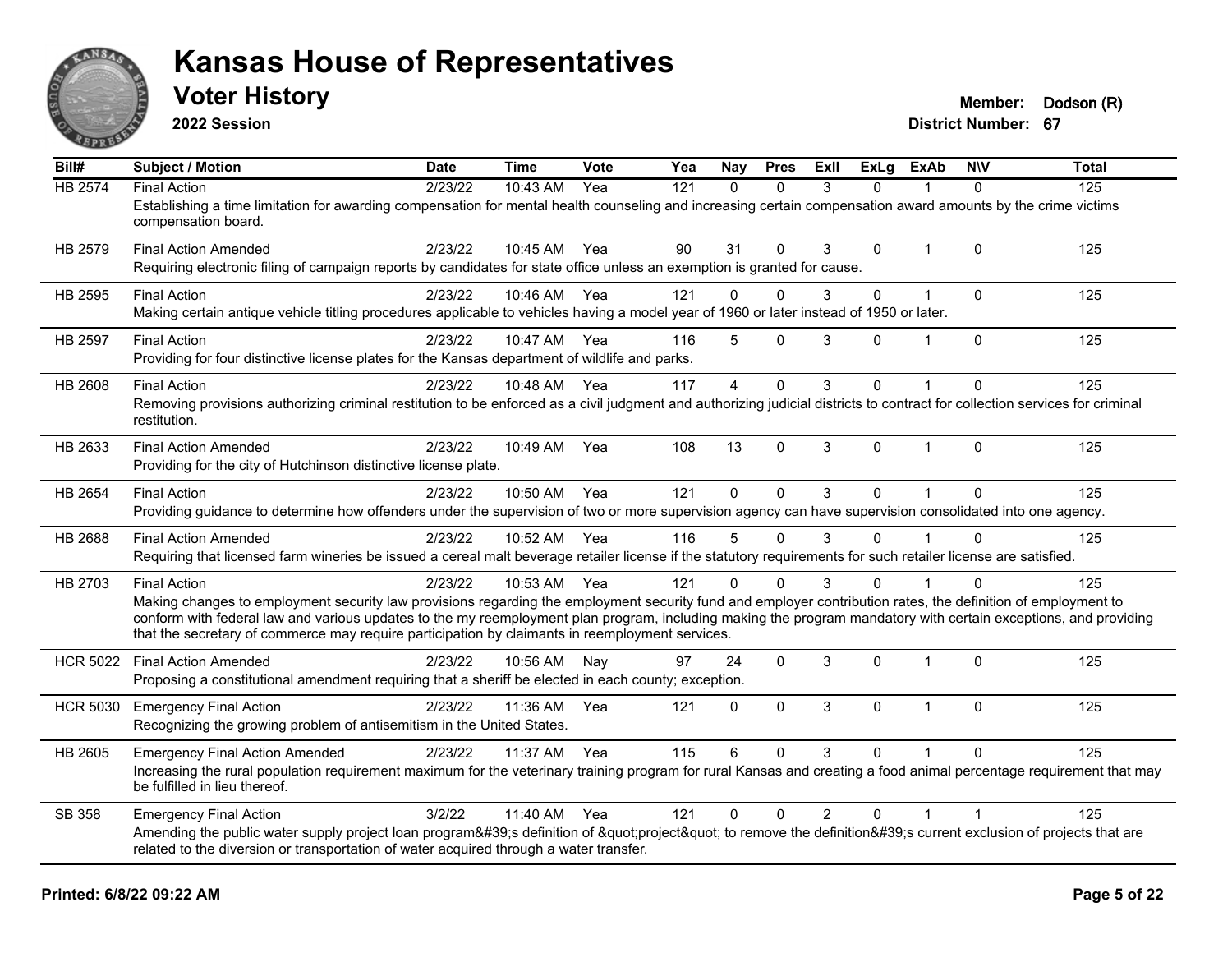

**2022 Session**

**Voter History Member: Dodson** (R)

| $\overline{BiII#}$ | Subject / Motion                                                                                                                                                                                                                                                                            | <b>Date</b> | <b>Time</b>  | Vote | Yea | Nay | <b>Pres</b>  | ExII           | <b>ExLg</b>  | <b>ExAb</b>    | <b>NIV</b>     | <b>Total</b> |
|--------------------|---------------------------------------------------------------------------------------------------------------------------------------------------------------------------------------------------------------------------------------------------------------------------------------------|-------------|--------------|------|-----|-----|--------------|----------------|--------------|----------------|----------------|--------------|
| SB 101             | <b>EFA Sub Bill Amended</b>                                                                                                                                                                                                                                                                 | 3/2/22      | 11:41 AM     | Yea  | 86  | 35  | $\Omega$     | $\mathcal{P}$  | $\Omega$     |                |                | 125          |
|                    | House Substitute for SB 101 by Committee on Transportation - Approving the operation and use of electric-assisted bicycles and regulating the use thereof.                                                                                                                                  |             |              |      |     |     |              |                |              |                |                |              |
| SB 62              | <b>Emergency Final Action Amended</b>                                                                                                                                                                                                                                                       | 3/2/22      | 11:42 AM Yea |      | 115 | 6   | $\Omega$     | $\overline{2}$ | $\Omega$     |                | -1             | 125          |
|                    | Amending the standards for school-administered vision screenings for students, establishing the Kansas children's vision health and school readiness commission                                                                                                                             |             |              |      |     |     |              |                |              |                |                |              |
|                    | and allowing schools to maintain emergency albuterol kits.                                                                                                                                                                                                                                  |             |              |      |     |     |              |                |              |                |                |              |
| <b>HCR 5027</b>    | Motion to Amend - Hoye                                                                                                                                                                                                                                                                      | 3/8/22      | 12:06 PM     | Nav  | 35  | 84  |              | $\overline{2}$ | 0            |                | 2              | 125          |
|                    | Applying to the Congress of the United States to call a convention of the states.                                                                                                                                                                                                           |             |              |      |     |     |              |                |              |                |                |              |
| <b>HCR 5027</b>    | Motion to Amend - Houser                                                                                                                                                                                                                                                                    | 3/8/22      | 12:23 PM Yea |      | 64  | 53  | $\mathbf 0$  | $\overline{2}$ | $\mathbf{0}$ | $\overline{2}$ | 4              | 125          |
|                    | Applying to the Congress of the United States to call a convention of the states.                                                                                                                                                                                                           |             |              |      |     |     |              |                |              |                |                |              |
| <b>HCR 5027</b>    | Motion to Amend - Ruiz, S.                                                                                                                                                                                                                                                                  | 3/8/22      | 12:50 PM     | Nav  | 33  | 83  | $\mathbf 0$  | $\overline{2}$ | $\mathbf 0$  | $\overline{c}$ | 5              | 125          |
|                    | Applying to the Congress of the United States to call a convention of the states.                                                                                                                                                                                                           |             |              |      |     |     |              |                |              |                |                |              |
| <b>HCR 5027</b>    | Motion to Recommend for Passage                                                                                                                                                                                                                                                             | 3/8/22      | 1:31 PM      | Yea  | 78  | 42  | $\Omega$     | $\overline{2}$ | 0            | $\overline{2}$ | $\mathbf{1}$   | 125          |
|                    | Applying to the Congress of the United States to call a convention of the states.                                                                                                                                                                                                           |             |              |      |     |     |              |                |              |                |                |              |
| HB 2710            | <b>Final Action</b>                                                                                                                                                                                                                                                                         | 3/9/22      | $11:13$ AM   | Yea  | 116 | 3   | $\mathbf{0}$ | $\overline{A}$ | 0            | $\overline{2}$ | $\Omega$       | 125          |
|                    | Increasing the percentage of alcohol by volume allowed to not more than 16% for domestic table wine and the domestic fortified wine threshold to more than 16%                                                                                                                              |             |              |      |     |     |              |                |              |                |                |              |
|                    | alcohol by volume.                                                                                                                                                                                                                                                                          |             |              |      |     |     |              |                |              |                |                |              |
| HB 2548            | <b>Final Action Amended</b>                                                                                                                                                                                                                                                                 | 3/9/22      | $11:14$ AM   | Yea  | 116 | 3   | $\mathbf{0}$ | 4              | $\Omega$     | $\overline{2}$ | 0              | 125          |
|                    | Implementing additional reporting requirements for informational technology projects and state agencies and requiring additional information technology security training<br>and status reports.                                                                                            |             |              |      |     |     |              |                |              |                |                |              |
| <b>HCR 5027</b>    | <b>Final Action Amended</b>                                                                                                                                                                                                                                                                 | 3/9/22      | 11:22 AM     | Yea  | 76  | 43  | $\Omega$     | 4              | $\mathbf{0}$ | $\overline{2}$ | $\Omega$       | 125          |
|                    | Applying to the Congress of the United States to call a convention of the states.                                                                                                                                                                                                           |             |              |      |     |     |              |                |              |                |                |              |
| SB 421             | Motion to Amend - Xu                                                                                                                                                                                                                                                                        | 3/9/22      | 12:22 PM     | Nay  | 38  | 79  | $\Omega$     | 4              | 0            | $\overline{2}$ | 2              | 125          |
|                    | Transferring \$253,866,022 from the state general fund to the Kansas public employees retirement fund during fiscal year 2022 and eliminating certain level-dollar                                                                                                                          |             |              |      |     |     |              |                |              |                |                |              |
|                    | KPERS employer contribution payments.                                                                                                                                                                                                                                                       |             |              |      |     |     |              |                |              |                |                |              |
| SB <sub>2</sub>    | <b>Emergency Final Action Amended</b>                                                                                                                                                                                                                                                       | 3/9/22      | 1:18 PM      | Yea  | 87  | 31  | $\Omega$     | $\overline{A}$ | $\Omega$     | $\mathcal{P}$  | $\overline{1}$ | 125          |
|                    | Allowing consumption of beer, wine or other alcoholic liquor on theKansas state fairgrounds; increasing the number of temporary permits an applicantmay receive from                                                                                                                        |             |              |      |     |     |              |                |              |                |                |              |
|                    | four to 12 permits per year; limiting what cities, counties ortownships may charge for a temporary permit to not more than \$25 per day; andcrediting a portion of moneys<br>collected from the liquor drink tax and theliquor enforcement tax to the state fair capital improvements fund. |             |              |      |     |     |              |                |              |                |                |              |
| HB 2462            | <b>Emergency Final Action</b>                                                                                                                                                                                                                                                               | 3/9/22      | $1:19$ PM    | Yea  | 118 |     | $\Omega$     | Δ              | 0            | $\overline{2}$ | $\overline{1}$ | 125          |
|                    | Removing the standing committee membership requirements for members of the joint committee on state-tribal relations.                                                                                                                                                                       |             |              |      |     |     |              |                |              |                |                |              |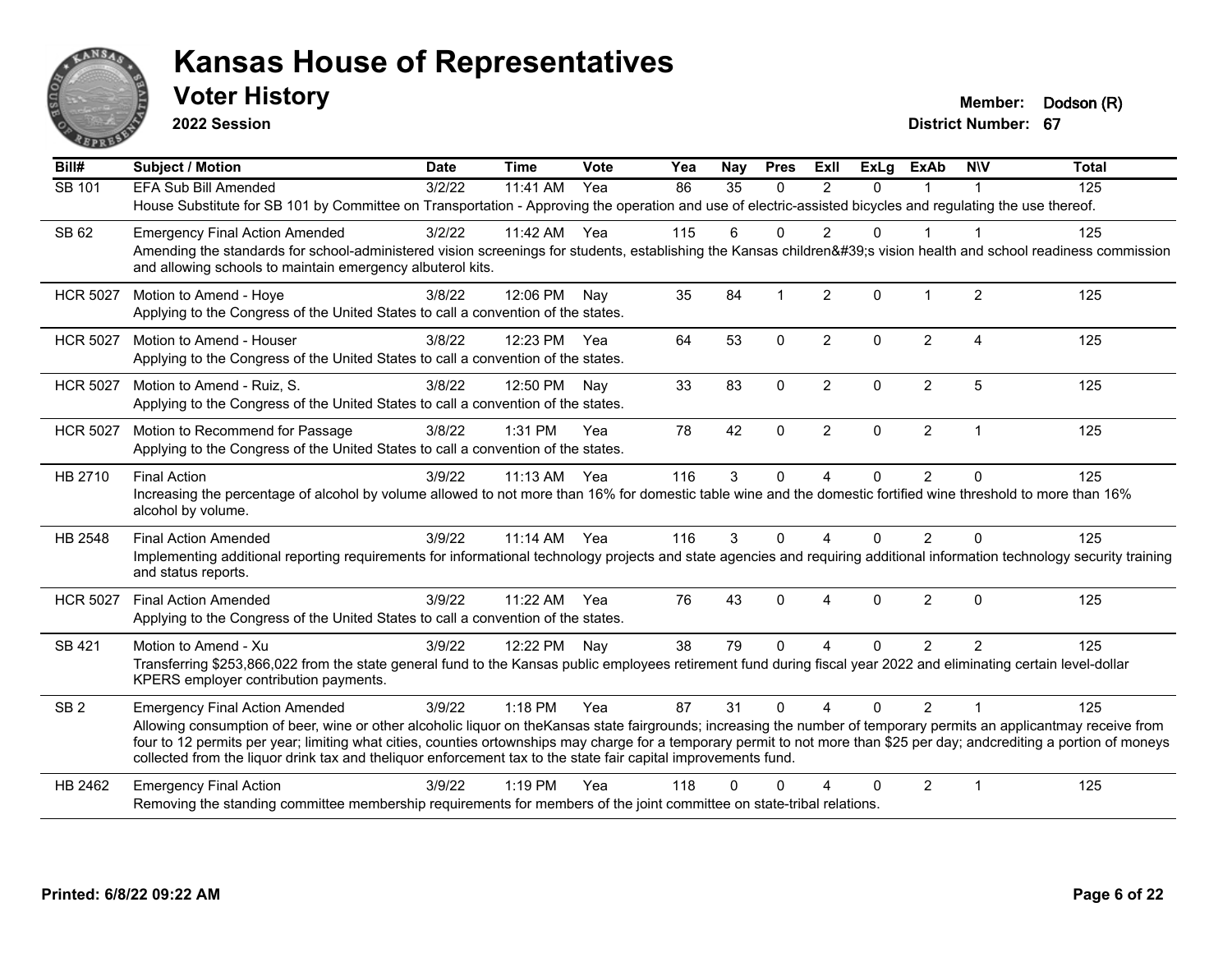

**2022 Session**

**Voter History Member: Dodson** (R)

| Bill#           | <b>Subject / Motion</b>                                                                                                                                                                                                                                                                                                                                                                                                                                                                                                                                                                                               | <b>Date</b> | <b>Time</b> | Vote | Yea | Nay            | <b>Pres</b>  | ExII                   | <b>ExLg</b> | <b>ExAb</b>    | <b>NIV</b>   | <b>Total</b> |
|-----------------|-----------------------------------------------------------------------------------------------------------------------------------------------------------------------------------------------------------------------------------------------------------------------------------------------------------------------------------------------------------------------------------------------------------------------------------------------------------------------------------------------------------------------------------------------------------------------------------------------------------------------|-------------|-------------|------|-----|----------------|--------------|------------------------|-------------|----------------|--------------|--------------|
| <b>SB 421</b>   | <b>Emergency Final Action Amended</b><br>Transferring \$1,000,000,000 from the state general fund to the Kansas public employees retirement fund during fiscal year 2022 and eliminating certain level-dollar<br>KPERS employer contribution payments.                                                                                                                                                                                                                                                                                                                                                                | 3/9/22      | 1:20 PM     | Yea  | 113 | 5              | $\Omega$     | 4                      | $\Omega$    | $\overline{2}$ | 1            | 125          |
| <b>SB 286</b>   | EFA Sub Bill Amended<br>House Substitute for Substitute for SB 286 - Continuing the governmental response to the COVID-19 pandemic in Kansas by extending the expanded use of<br>telemedicine, the suspension of certain requirements related to medical care facilities and immunity from civil liability for certain healthcare providers, certain persons<br>conducting business in this state and covered facilities for COVID-19 claims until January 20, 2023, creating the crime of interference with the conduct of a hospital and<br>increasing the criminal penalties for battery of a healthcare provider. | 3/9/22      | 1:23 PM     | Yea  | 102 | 17             | $\Omega$     | $\boldsymbol{\Delta}$  | $\Omega$    | $\overline{2}$ | $\Omega$     | 125          |
| HB 2466         | <b>EFA Sub Bill</b><br>Substitute for HB 2466 by Committee on Education - Establishing the promoting advancement in computing knowledge act to increase the availability of computer<br>science education in Kansas schools.                                                                                                                                                                                                                                                                                                                                                                                          | 3/9/22      | 1:24 PM     | Yea  | 115 | 4              | $\mathbf{0}$ | $\Delta$               | $\Omega$    | $\overline{2}$ | 0            | 125          |
| HB 2541         | <b>Final Action</b><br>Crediting docket fees to the state general fund instead of the judicial branch docket fee fund; crediting marriage license fees and drivers'; license reinstatement fees to<br>the state general fund instead of the judicial branch nonjudicial salary adjustment fund.                                                                                                                                                                                                                                                                                                                       | 3/16/22     | 11:15 AM    | Yea  | 111 | 12             | $\Omega$     | $\overline{2}$         | $\Omega$    | $\Omega$       | $\Omega$     | 125          |
| HB 2582         | <b>Final Action Amended</b><br>Directing the Kansas department for children and families to share certain information with investigating law enforcement agencies.                                                                                                                                                                                                                                                                                                                                                                                                                                                    | 3/16/22     | $11:16$ AM  | Yea  | 122 | 1              | $\Omega$     | $\overline{2}$         | $\Omega$    | $\Omega$       | $\Omega$     | 125          |
| HB 2674         | <b>Final Action Amended</b><br>Requiring a forfeiture of an appearance bond to be set aside in certain circumstances.                                                                                                                                                                                                                                                                                                                                                                                                                                                                                                 | 3/16/22     | 11:17 AM    | Yea  | 121 | $\overline{2}$ | $\mathbf{0}$ | $\overline{2}$         | $\Omega$    | 0              | $\Omega$     | 125          |
| HB 2676         | <b>Final Action Amended</b><br>Authorizing counties to create a code inspection and enforcement fund and expanding the scope of the equipment reserve fund to include other computer and electronic<br>technologies.                                                                                                                                                                                                                                                                                                                                                                                                  | 3/16/22     | $11:18$ AM  | Yea  | 112 | 11             | $\Omega$     | $\overline{2}$         | $\Omega$    | $\Omega$       | 0            | 125          |
| <b>HCR 5032</b> | <b>Final Action</b><br>Honoring Ukrainians fighting against the Russian invasion.                                                                                                                                                                                                                                                                                                                                                                                                                                                                                                                                     | 3/16/22     | 11:20 AM    | Yea  | 119 | 4              | $\Omega$     | 2                      | $\Omega$    | $\Omega$       | $\Omega$     | 125          |
| HB 2528         | <b>Final Action Amended</b><br>Removing inflatable devices that are owned and operated by a nonprofit organization from the requirements of the Kansas amusement ride act.                                                                                                                                                                                                                                                                                                                                                                                                                                            | 3/17/22     | 11:21 AM    | Yea  | 86  | 34             | $\Omega$     | $\boldsymbol{\Lambda}$ | $\Omega$    | 0              | 1            | 125          |
| SB 335          | <b>Final Action</b><br>Exempting certain business entities that provide health insurance in the state but are not subject to the jurisdiction of the commissioner of insurance from payment of the<br>annual premium tax.                                                                                                                                                                                                                                                                                                                                                                                             | 3/17/22     | 11:22 AM    | Yea  | 120 | $\Omega$       | $\mathbf{0}$ | $\boldsymbol{\Lambda}$ | $\Omega$    | $\Omega$       | 1            | 125          |
| <b>SB 348</b>   | <b>Final Action Amended</b><br>Exempting the practice of threading from the practice of cosmetology.                                                                                                                                                                                                                                                                                                                                                                                                                                                                                                                  | 3/17/22     | 11:23 AM    | Yea  | 110 | 10             | $\Omega$     | 4                      | $\Omega$    | $\Omega$       | $\mathbf{1}$ | 125          |
| SB 392          | <b>Final Action</b><br>Terminating the transfer of remaining unencumbered moneys in the securities act fee fund exceeding \$50,000 to the state general fund.                                                                                                                                                                                                                                                                                                                                                                                                                                                         | 3/17/22     | 11:24 AM    | Yea  | 120 | 0              | $\Omega$     | $\boldsymbol{\Lambda}$ | $\Omega$    | $\Omega$       | 1            | 125          |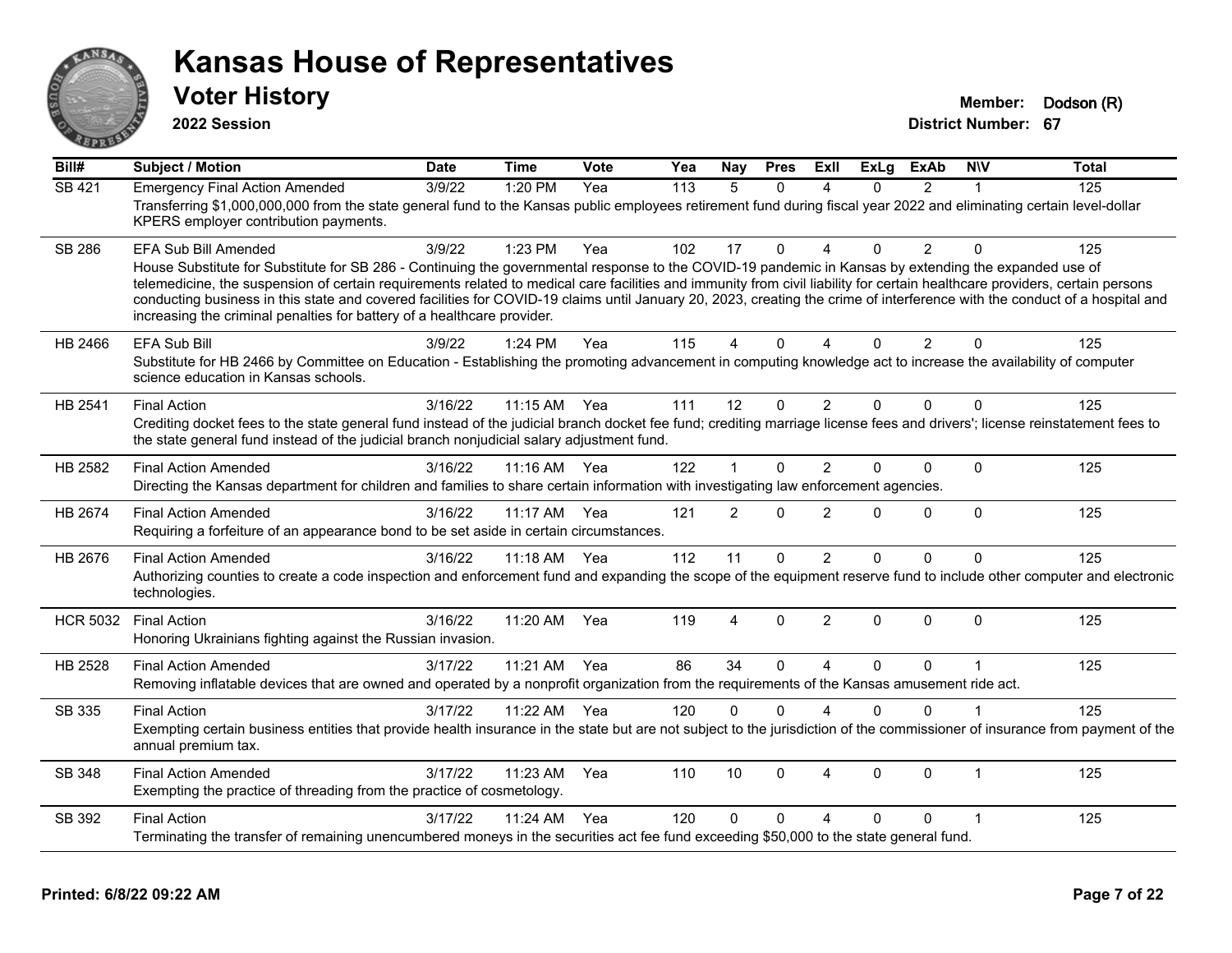

**2022 Session**

**Voter History Member: Dodson** (R)

| Bill#          | <b>Subject / Motion</b>                                                                                                                                                                                                                                                                                                                        | <b>Date</b> | <b>Time</b> | <b>Vote</b> | Yea | Nay            | <b>Pres</b> | <b>Exll</b>            | <b>ExLg</b> | <b>ExAb</b> | <b>NIV</b>     | <b>Total</b>   |
|----------------|------------------------------------------------------------------------------------------------------------------------------------------------------------------------------------------------------------------------------------------------------------------------------------------------------------------------------------------------|-------------|-------------|-------------|-----|----------------|-------------|------------------------|-------------|-------------|----------------|----------------|
| <b>HB 2712</b> | <b>Emergency Final Action</b><br>Establishing the Kansas commission for the United States semiquincentennial.                                                                                                                                                                                                                                  | 3/17/22     | 11:47 AM    | Yea         | 119 | $\mathbf{1}$   | $\Omega$    | Δ                      | $\Omega$    | $\Omega$    | -1             | $\frac{1}{25}$ |
| <b>SB 408</b>  | <b>Emergency Final Action Amended</b><br>Increasing the criminal penalties for multiple thefts of mail.                                                                                                                                                                                                                                        | 3/17/22     | 11:48 AM    | Yea         | 117 | 3              | $\mathbf 0$ | $\boldsymbol{\Lambda}$ | $\Omega$    | $\mathbf 0$ | $\overline{1}$ | 125            |
| SB 400         | <b>EFA Sub Bill</b><br>Substitute for SB 400 by Committee on Financial Institutions and Insurance - Updating certain requirements and conditions relating to the creation, modification and<br>termination of trusts in the Kansas uniform trust code and updating the definition of-áresident trust for tax purposes.                         | 3/17/22     | 11:49 AM    | Yea         | 120 | $\Omega$       | $\Omega$    | 4                      | $\Omega$    | $\Omega$    |                | 125            |
| SB 366         | <b>Emergency Final Action Amended</b><br>Specifying that the crime of burglary includes, without authority, entering into or remaining within any locked or secured portion of any dwelling, building or other<br>structure, with intent to commit another crime therein.                                                                      | 3/17/22     | 11:50 AM    | Yea         | 120 | $\Omega$       | $\Omega$    | 4                      | $\Omega$    | $\Omega$    |                | 125            |
| SB 313         | <b>Emergency Final Action Amended</b><br>Designating a portion of United States highway 69 as the Senator Tom R Van Sickle memorial highway.                                                                                                                                                                                                   | 3/21/22     | 3:39 PM     | Yea         | 122 | $\mathbf{0}$   | $\Omega$    | $\overline{2}$         | 0           | -1          | $\Omega$       | 125            |
| <b>SB 448</b>  | <b>Emergency Final Action</b><br>Adopting the national association of insurance commissioner's amendments to the unfair trade practices act excluding commercial property and casualty insurance<br>producers, brokers and insurers from prohibitions on giving rebates as an inducement to sales.                                             | 3/21/22     | 3:40 PM     | Yea         | 122 | $\mathbf{0}$   | $\Omega$    | 2                      | $\Omega$    |             | $\Omega$       | 125            |
| SB 300         | EFA Sub Bill<br>Substitute for SB 300 by Committee on Judiciary GCô Amending the Kansas racketeer influenced and corrupt organization act to add a person who has engaged in<br>identity theft or identity fraud to the definition of "covered person" and add identity theft and identity fraud to the definition of "racketeering activity". | 3/21/22     | 3:41 PM     | Yea         | 121 |                | $\Omega$    | $\mathfrak{p}$         | $\Omega$    |             | $\Omega$       | 125            |
| SB 261         | EFA Sub Bill<br>Substitute for SB 261 by Committee on Agriculture -- Prohibiting the use of identifiable meat terms on the labels of meat analogs when such labels do not include proper<br>qualifying language to indicate that such products do not contain meat.                                                                            | 3/21/22     | 3:43 PM     | Yea         | 96  | 26             | $\Omega$    | $\mathfrak{p}$         | $\Omega$    |             | $\Omega$       | 125            |
| <b>SB 417</b>  | <b>Emergency Final Action</b><br>Establishing minimum and maximum permit renewal fees for certain solid waste disposal areas and processing facilities.                                                                                                                                                                                        | 3/21/22     | 3:44 PM     | Yea         | 120 | $\overline{2}$ | $\Omega$    | 2                      | 0           | 1           | $\Omega$       | 125            |
| HB 2644        | <b>Emergency Final Action</b><br>Designating the Sandhill plum as the official state fruit.                                                                                                                                                                                                                                                    | 3/21/22     | 3:46 PM     | Yea         | 115 | 7              | $\Omega$    | $\mathfrak{p}$         | $\Omega$    | 1           | $\Omega$       | 125            |
| <b>HB 2447</b> | <b>EFA Sub Bill</b><br>Permitting testimony to be presented using a two-way electronic audio-video communication device during a preliminary hearing.                                                                                                                                                                                          | 3/21/22     | 3:47 PM     | Yea         | 120 | $\overline{2}$ | $\mathbf 0$ | $\mathfrak{p}$         | $\Omega$    |             | $\mathbf 0$    | 125            |
| <b>SB 200</b>  | <b>Emergency Final Action Amended</b><br>Expanding the pharmacist's scope of practice to include initiation of therapy for influenza, strep throat or urinary tract infection, pursuant to a statewide protocol adopted<br>by the collaborative drug therapy management advisory committee.                                                    | 3/21/22     | 3:48 PM     | Yea         | 119 | 3              | $\Omega$    | $\mathfrak{p}$         | U           |             | $\Omega$       | 125            |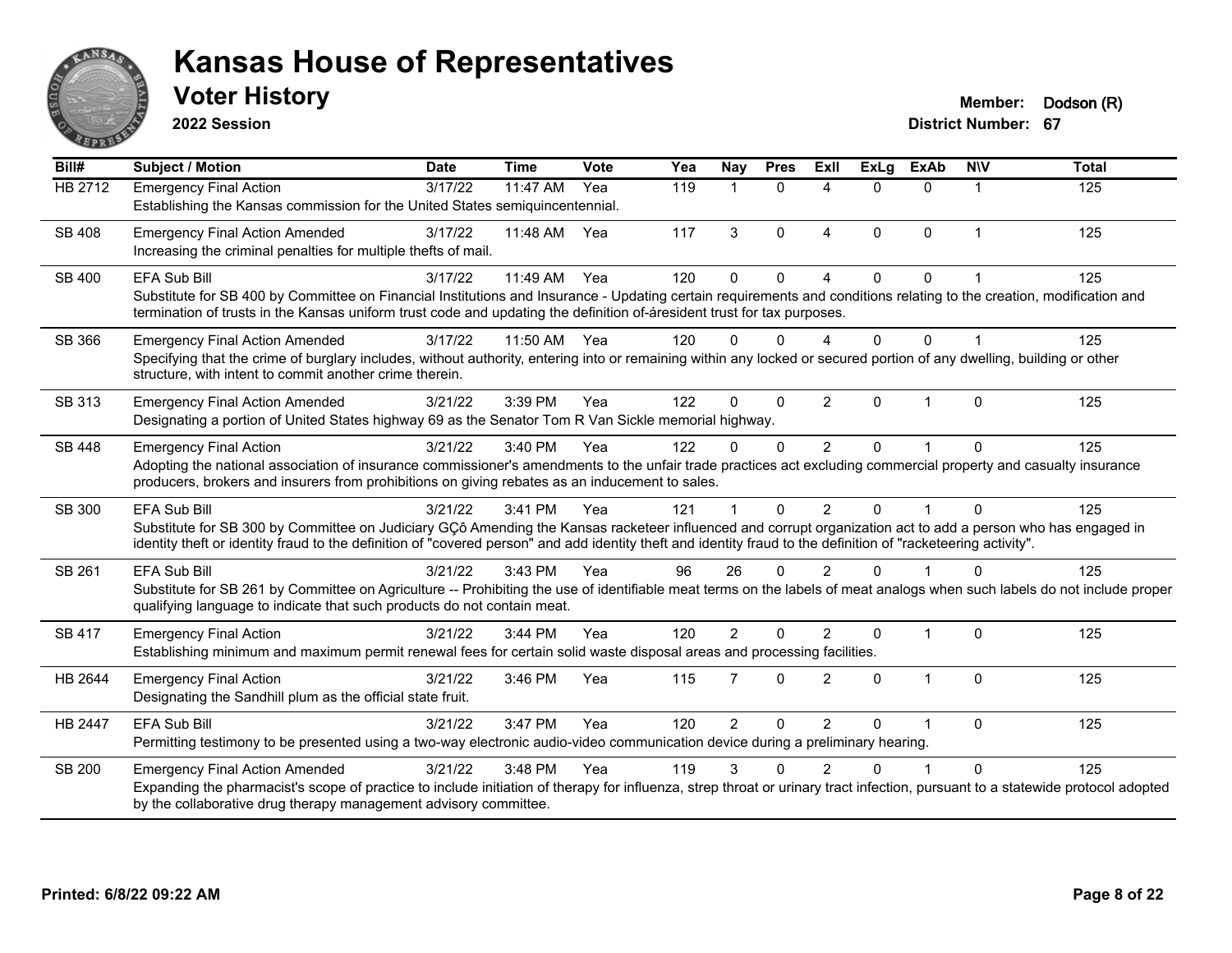

**2022 Session**

**Voter History Member: Dodson** (R)

| Bill#         | <b>Subject / Motion</b>                                                                                                                                                                                                                                                                                                                                                                                                                                                                                                                                                                                                                                                      | <b>Date</b> | <b>Time</b> | Vote | Yea | Nay          | <b>Pres</b>  | ExII           | <b>ExLg</b> | <b>ExAb</b>  | <b>NIV</b>   | <b>Total</b> |
|---------------|------------------------------------------------------------------------------------------------------------------------------------------------------------------------------------------------------------------------------------------------------------------------------------------------------------------------------------------------------------------------------------------------------------------------------------------------------------------------------------------------------------------------------------------------------------------------------------------------------------------------------------------------------------------------------|-------------|-------------|------|-----|--------------|--------------|----------------|-------------|--------------|--------------|--------------|
| <b>SB 336</b> | <b>Emergency Final Action</b><br>Updating certain investment limitation requirements to provide increased options for Kansas domiciled life insurance companies investing in equity interests and<br>preferred stock.                                                                                                                                                                                                                                                                                                                                                                                                                                                        | 3/21/22     | 3:49 PM     | Yea  | 121 | 1            | $\Omega$     | $\mathfrak{p}$ | $\Omega$    |              | $\Omega$     | 125          |
| HB 2253       | <b>Emergency Final Action Amended</b><br>Updating certain provisions of the prescription monitoring program act relating to program data, storage and access, increasing the membership of the advisory<br>committee and providing for setup and annual maintenance fees for program data integration.                                                                                                                                                                                                                                                                                                                                                                       | 3/21/22     | 3:50 PM     | Yea  | 121 | $\mathbf{1}$ | $\mathbf 0$  | $\overline{2}$ | 0           |              | $\Omega$     | 125          |
| HB 2632       | <b>Emergency Final Action</b><br>Requiring a referral of an alleged victim of child abuse or neglect for a examination as part of an investigation, creating a program in the department of health and<br>environment to provide training and payment and defining child abuse review and evaluation providers, networks, examinations and referrals and child abuse medical<br>resource centers.                                                                                                                                                                                                                                                                            | 3/21/22     | 3:52 PM     | Yea  | 95  | 27           | $\mathbf{0}$ | $\overline{2}$ | 0           |              | $\Omega$     | 125          |
| SB 346        | <b>Emergency Final Action Amended</b><br>Allowing for the on-farm retail sale of milk and milk products, authorizing the secretary of agriculture to declare an imminent health hazard, extending certain milk and<br>dairy license fees and establishing certain standards for milk.                                                                                                                                                                                                                                                                                                                                                                                        | 3/21/22     | 3:53 PM     | Yea  | 119 | 3            | $\mathbf{0}$ | $\overline{2}$ | 0           |              | $\Omega$     | 125          |
| SB 141        | <b>Emergency Final Action</b><br>Enacting the Kansas uniform directed trust act.                                                                                                                                                                                                                                                                                                                                                                                                                                                                                                                                                                                             | 3/21/22     | 3:54 PM     | Yea  | 122 | 0            | $\mathbf{0}$ | $\overline{2}$ | $\Omega$    | $\mathbf 1$  | $\mathbf{0}$ | 125          |
| SB 343        | <b>Emergency Final Action Amended</b><br>Updating the term "hearing impaired"; to "hard of hearing"; in statutes related to persons with hearing loss.                                                                                                                                                                                                                                                                                                                                                                                                                                                                                                                       | 3/21/22     | 3:55 PM     | Yea  | 122 | 0            | $\mathbf 0$  | $\overline{2}$ | 0           | $\mathbf 1$  | $\mathbf 0$  | 125          |
| SB 446        | <b>Emergency Final Action Amended</b><br>Designating bridges on U.S. highway 166 and K-66 highway as Veterans Memorial Bridge.                                                                                                                                                                                                                                                                                                                                                                                                                                                                                                                                               | 3/21/22     | 3:56 PM     | Yea  | 122 | $\Omega$     | $\mathbf 0$  | $\overline{2}$ | 0           | $\mathbf{1}$ | $\mathbf 0$  | 125          |
| SB 483        | <b>Emergency Final Action</b><br>Increasing criminal penalties for theft and criminal damage to property involving remote service units such as automated cash dispensing machines and automated<br>teller machines.                                                                                                                                                                                                                                                                                                                                                                                                                                                         | 3/21/22     | 3:57 PM     | Yea  | 122 | 0            | $\Omega$     | $\overline{2}$ | $\Omega$    |              | $\mathbf{0}$ | 125          |
| <b>SB 19</b>  | EFA Sub Bill<br>House Substitute for SB 19 by Committee on Energy, Utilities and Telecommunications - Implementing the 988 suicide prevention and mental health crisis hotline in<br>Kansas.                                                                                                                                                                                                                                                                                                                                                                                                                                                                                 | 3/21/22     | 3:58 PM     | Yea  | 114 | 8            | $\mathbf 0$  | $\overline{2}$ | 0           |              | $\Omega$     | 125          |
| HB 2600       | <b>Emergency Final Action Amended</b><br>Authorizing the state board of regents on behalf of Emporia state university to sell certain real property in the city of Emporia, Lyon county, Kansas; the university of<br>Kansas to exchange and convey certain real property in Douglas county, Kansas, and to accept certain real property in Douglas county, Kansas, from the Kansas<br>university endowment association; Kansas state university to sell certain real property in Riley county and Cherokee county, Kansas, and Douglas county, Nebraska;<br>and Pittsburg state university to sell certain real property in the city of Pittsburg, Crawford county, Kansas. | 3/21/22     | 4:00 PM     | Yea  | 122 | $\Omega$     | $\Omega$     | 2              | $\Omega$    |              | $\Omega$     | 125          |
| SB 215        | <b>Emergency Final Action Amended</b><br>Transferring the authority for postsecondary driver's education programs and driver training schools from the state board of regents to the department of revenue.                                                                                                                                                                                                                                                                                                                                                                                                                                                                  | 3/21/22     | 4:01 PM     | Yea  | 122 |              |              | $\overline{2}$ | 0           |              | $\Omega$     | 125          |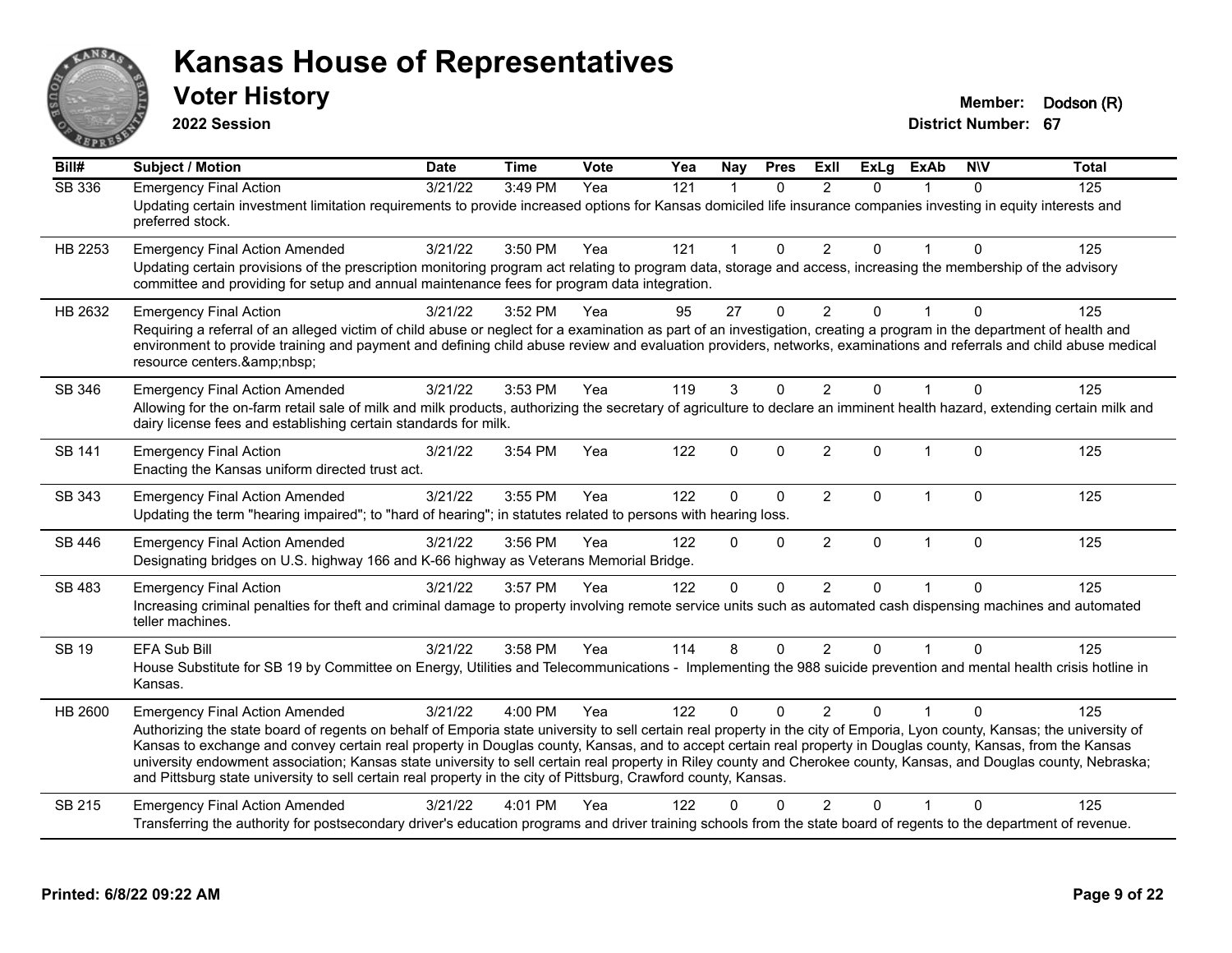

**2022 Session**

**Voter History Member: Dodson** (R)

| Bill#         | Subject / Motion                                                                                                                                                                                                                                                                | <b>Date</b> | <b>Time</b>  | Vote | Yea | Nay          | <b>Pres</b>  | ExII           | <b>ExLg</b> | <b>ExAb</b>    | <b>NIV</b> | <b>Total</b> |
|---------------|---------------------------------------------------------------------------------------------------------------------------------------------------------------------------------------------------------------------------------------------------------------------------------|-------------|--------------|------|-----|--------------|--------------|----------------|-------------|----------------|------------|--------------|
| <b>SB 28</b>  | <b>EFA Sub Bill</b>                                                                                                                                                                                                                                                             | 3/21/22     | 4:02 PM      | Yea  | 120 | 2            | $\mathbf{0}$ | $\overline{2}$ | 0           |                | $\Omega$   | 125          |
|               | House Substitute for SB 28 by Committee on Insurance and Pensions - Enacting the pharmacy benefits manager licensure act and requiring licensure rather than<br>registration of such entities.                                                                                  |             |              |      |     |              |              |                |             |                |            |              |
| <b>SB 419</b> | <b>Emergency Final Action</b>                                                                                                                                                                                                                                                   | 3/21/22     | 4:03 PM      | Yea  | 122 | $\mathbf 0$  | $\Omega$     | 2              | 0           |                | $\Omega$   | 125          |
|               | Allowing certain employees from the department of corrections to attend the Kansas law enforcement training center and including special agents of the department of<br>corrections in the definition of law enforcement officer under the Kansas law enforcement training act. |             |              |      |     |              |              |                |             |                |            |              |
| SB 440        | <b>Emergency Final Action</b>                                                                                                                                                                                                                                                   | 3/21/22     | 4:04 PM      | Yea  | 121 | $\mathbf 0$  | $\mathbf 0$  | $\overline{2}$ | 0           | $\overline{1}$ |            | 125          |
|               | Establishing when an occupational therapist may treat a patient without referral from a physician and requiring occupational therapists to maintain professional liability<br>insurance.                                                                                        |             |              |      |     |              |              |                |             |                |            |              |
| SB 34         | EFA Sub Bill Amended                                                                                                                                                                                                                                                            | 3/21/22     | 4:06 PM      | Yea  | 88  | 34           | $\mathbf{0}$ | 2              | $\Omega$    |                | $\Omega$   | 125          |
|               | Substitute for SB 34 by Committee on Federal and State Affairs - Requiring review of administrative rules and regulations every five years.                                                                                                                                     |             |              |      |     |              |              |                |             |                |            |              |
| SB 453        | <b>Emergency Final Action Amended</b>                                                                                                                                                                                                                                           | 3/21/22     | 4:07 PM      | Yea  | 122 | $\mathbf{0}$ | $\Omega$     | 2              | 0           |                | $\Omega$   | 125          |
|               | Requiring adult care home certified aides who take training courses to demonstrate certain skills to successfully complete such training courses and requiring licensed<br>nurses to teach and evaluate such training courses.                                                  |             |              |      |     |              |              |                |             |                |            |              |
| SB 330        | <b>Emergency Final Action</b><br>Authorizing the construction of a memorial honoring Kansas gold star families.                                                                                                                                                                 | 3/21/22     | 4:08 PM      | Yea  | 122 | 0            | $\mathbf 0$  | $\overline{2}$ | 0           | 1              | $\Omega$   | 125          |
| SB 331        | <b>Emergency Final Action Amended</b><br>Updating the version of risk-based capital instructions in effect.                                                                                                                                                                     | 3/21/22     | 4:09 PM      | Yea  | 121 | $\mathbf{1}$ | $\mathbf{0}$ | $\overline{2}$ | $\Omega$    | $\overline{1}$ | $\Omega$   | 125          |
| SB 451        | <b>Emergency Final Action Amended</b>                                                                                                                                                                                                                                           | 3/21/22     | 4:10 PM      | Yea  | 122 | $\mathbf{0}$ | $\mathbf{0}$ | 2              | $\Omega$    | $\mathbf{1}$   | $\Omega$   | 125          |
|               | Requiring an individual to maintain enrollment on a tribal membership roll to receive a free permanent hunting license.                                                                                                                                                         |             |              |      |     |              |              |                |             |                |            |              |
| <b>SB 479</b> | <b>Emergency Final Action Amended</b>                                                                                                                                                                                                                                           | 3/21/22     | 4:11 PM      | Yea  | 122 | $\Omega$     | $\Omega$     | $\mathfrak{p}$ | $\Omega$    | $\overline{1}$ | $\Omega$   | 125          |
|               | Authorizing a permanent memorial commemorating the Kansas suffragist movement to be placed in the state capitol and establishing the Kansas suffragist memorial<br>fund.                                                                                                        |             |              |      |     |              |              |                |             |                |            |              |
| HB 2734       | <b>Emergency Final Action</b>                                                                                                                                                                                                                                                   | 3/21/22     | 4:12 PM      | Yea  | 122 | $\mathbf{0}$ | $\Omega$     | 2              | $\Omega$    |                | $\Omega$   | 125          |
|               | Reinstating the social worker applicant option for board-approved postgraduate supervised experience and allowing master's and clinical level licensees to take the<br>baccalaureate addiction counselor test.                                                                  |             |              |      |     |              |              |                |             |                |            |              |
| SB 267        | Motion to Amend - Winn                                                                                                                                                                                                                                                          | 3/22/22     | 11:42 AM     | Nay  | 44  | 76           | $\mathbf{0}$ | $\overline{1}$ | 0           | $\overline{2}$ | 2          | 125          |
|               | Substitute for SB 267 by Committee on Ways and Means - Appropriations for FY 2021, FY 2022, FY 2023 and FY 2024 for various state agencies.                                                                                                                                     |             |              |      |     |              |              |                |             |                |            |              |
| SB 267        | Motion to Amend - Gartner                                                                                                                                                                                                                                                       | 3/22/22     | 12:01 PM Nay |      | 37  | 84           | $\mathbf{0}$ |                | 0           | $\overline{2}$ |            | 125          |
|               | Substitute for SB 267 by Committee on Ways and Means - Appropriations for FY 2021, FY 2022, FY 2023 and FY 2024 for various state agencies.                                                                                                                                     |             |              |      |     |              |              |                |             |                |            |              |
| SB 267        | Motion to Amend - Helgerson                                                                                                                                                                                                                                                     | 3/22/22     | 12:25 PM Nay |      | 49  | 72           | $\mathbf{0}$ |                | $\Omega$    | $\overline{2}$ |            | 125          |
|               | Substitute for SB 267 by Committee on Ways and Means - Appropriations for FY 2021, FY 2022, FY 2023 and FY 2024 for various state agencies.                                                                                                                                     |             |              |      |     |              |              |                |             |                |            |              |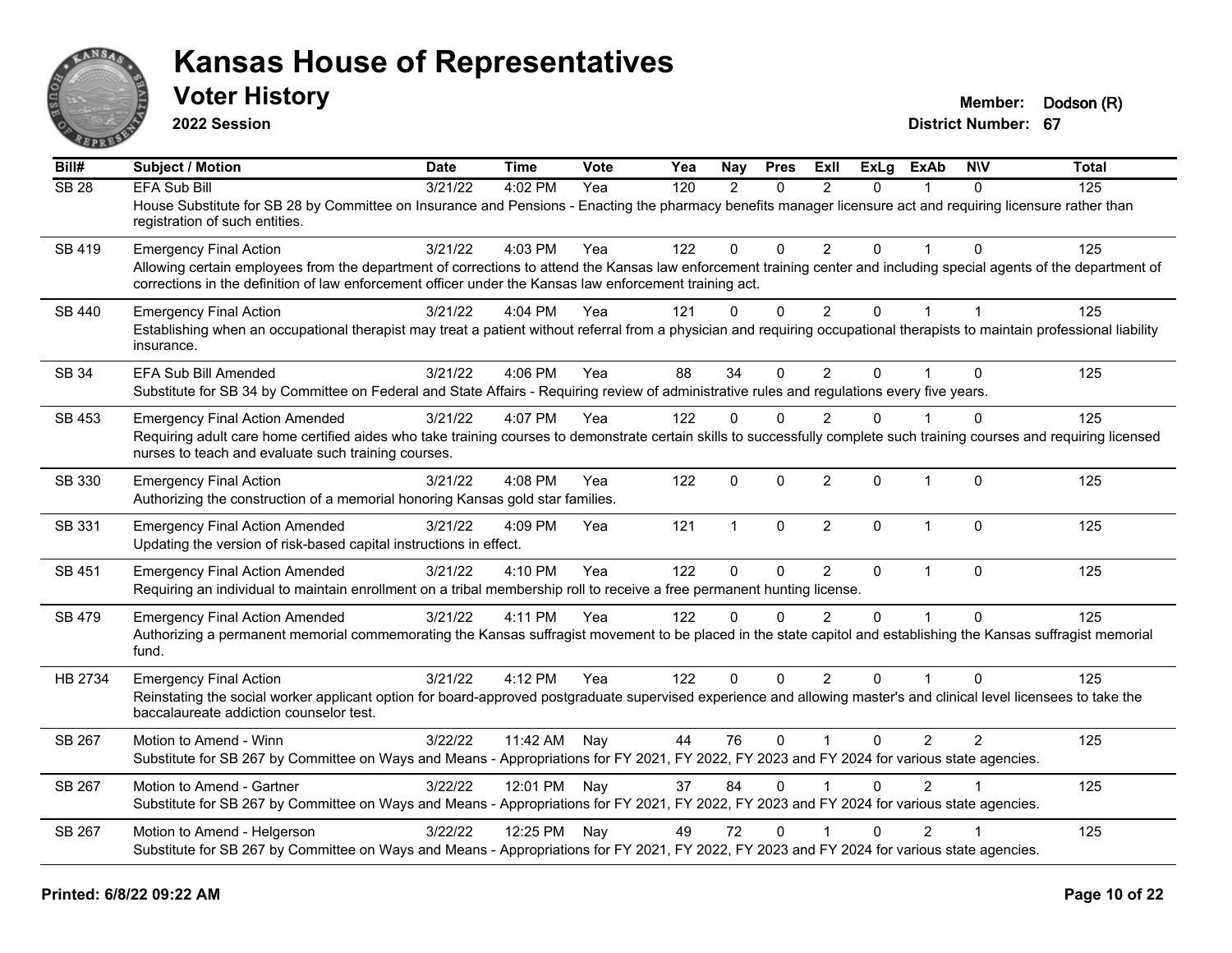

| Bill#         | <b>Subject / Motion</b>                                                                                                                                                                                                                                                                                                                                                                                                                                                                                                                                                                                                                                                                                                                                                                                                                                                                                                                             | <b>Date</b> | Time    | Vote | Yea             | <b>Nay</b> | <b>Pres</b>  | ExII         | ExLg     | <b>ExAb</b>    | <b>NIV</b>     | <b>Total</b> |
|---------------|-----------------------------------------------------------------------------------------------------------------------------------------------------------------------------------------------------------------------------------------------------------------------------------------------------------------------------------------------------------------------------------------------------------------------------------------------------------------------------------------------------------------------------------------------------------------------------------------------------------------------------------------------------------------------------------------------------------------------------------------------------------------------------------------------------------------------------------------------------------------------------------------------------------------------------------------------------|-------------|---------|------|-----------------|------------|--------------|--------------|----------|----------------|----------------|--------------|
| <b>SB 267</b> | Motion to Amend - Helgerson<br>Substitute for SB 267 by Committee on Ways and Means - Appropriations for FY 2021, FY 2022, FY 2023 and FY 2024 for various state agencies.                                                                                                                                                                                                                                                                                                                                                                                                                                                                                                                                                                                                                                                                                                                                                                          | 3/22/22     | 1:06 PM | Nay  | $\overline{36}$ | 81         | $\Omega$     | $\mathbf{1}$ | $\Omega$ | 2              | 5              | 125          |
| HB 2512       | Motion to Amend - Ousley<br>Substitute for Substitute for HB 2512 by Committee on K-12 Education Budget - Making appropriations for the Kansas state department of education for FY 2022, FY<br>2023 and FY 2024, establishing requirements relating to academic achievement and third-grade literacy, authorizing credits to be earned through alternative educational<br>opportunities, requiring KSHSAA members and employees to report child abuse and neglect, requiring boards of education of school districts to consider district needs<br>assessments and academic assessments when approving district budgets, authorizing part-time enrollment for certain students, establishing an alternative graduation<br>rate calculation for virtual schools, providing virtual school state aid for credit deficient students and amending the age of initial eligibility for the tax credit for low income<br>students scholarship program.    | 3/22/22     | 2:02 PM | Yea  | 58              | 54         | 0            |              | $\Omega$ | $\overline{2}$ | 10             | 125          |
| HB 2512       | Motion to Amend - Hoye<br>Substitute for Substitute for HB 2512 by Committee on K-12 Education Budget - Making appropriations for the Kansas state department of education for FY 2022, FY<br>2023 and FY 2024, establishing requirements relating to academic achievement and third-grade literacy, authorizing credits to be earned through alternative educational<br>opportunities, requiring KSHSAA members and employees to report child abuse and neglect, requiring boards of education of school districts to consider district needs<br>assessments and academic assessments when approving district budgets, authorizing part-time enrollment for certain students, establishing an alternative graduation<br>rate calculation for virtual schools, providing virtual school state aid for credit deficient students and amending the age of initial eligibility for the tax credit for low income<br>students scholarship program.      | 3/22/22     | 2:13 PM | Nay  | 38              | 81         | $\mathbf 0$  |              | $\Omega$ | 2              | 3              | 125          |
| HB 2512       | Motion to Amend - Hoye<br>Substitute for Substitute for HB 2512 by Committee on K-12 Education Budget - Making appropriations for the Kansas state department of education for FY 2022, FY<br>2023 and FY 2024, establishing requirements relating to academic achievement and third-grade literacy, authorizing credits to be earned through alternative educational<br>opportunities, requiring KSHSAA members and employees to report child abuse and neglect, requiring boards of education of school districts to consider district needs<br>assessments and academic assessments when approving district budgets, authorizing part-time enrollment for certain students, establishing an alternative graduation<br>rate calculation for virtual schools, providing virtual school state aid for credit deficient students and amending the age of initial eligibility for the tax credit for low income<br>students scholarship program.      | 3/22/22     | 2:18 PM | Nay  | 44              | 73         | $\mathbf{0}$ |              | $\Omega$ | 2              | 5              | 125          |
| HB 2512       | Motion to reconsider action<br>Substitute for Substitute for HB 2512 by Committee on K-12 Education Budget - Making appropriations for the Kansas state department of education for FY 2022, FY<br>2023 and FY 2024, establishing requirements relating to academic achievement and third-grade literacy, authorizing credits to be earned through alternative educational<br>opportunities, requiring KSHSAA members and employees to report child abuse and neglect, requiring boards of education of school districts to consider district needs<br>assessments and academic assessments when approving district budgets, authorizing part-time enrollment for certain students, establishing an alternative graduation<br>rate calculation for virtual schools, providing virtual school state aid for credit deficient students and amending the age of initial eligibility for the tax credit for low income<br>students scholarship program. | 3/22/22     | 2:24 PM | Yea  | 75              | 45         | $\Omega$     |              | $\Omega$ | 2              | 2              | 125          |
| HB 2512       | Motion to Amend - Ousley<br>Substitute for Substitute for HB 2512 by Committee on K-12 Education Budget - Making appropriations for the Kansas state department of education for FY 2022, FY<br>2023 and FY 2024, establishing requirements relating to academic achievement and third-grade literacy, authorizing credits to be earned through alternative educational<br>opportunities, requiring KSHSAA members and employees to report child abuse and neglect, requiring boards of education of school districts to consider district needs<br>assessments and academic assessments when approving district budgets, authorizing part-time enrollment for certain students, establishing an alternative graduation<br>rate calculation for virtual schools, providing virtual school state aid for credit deficient students and amending the age of initial eligibility for the tax credit for low income<br>students scholarship program.    | 3/22/22     | 2:30 PM | Nay  | 50              | 70         | $\Omega$     | $\mathbf{1}$ | $\Omega$ | $\overline{2}$ | $\overline{2}$ | 125          |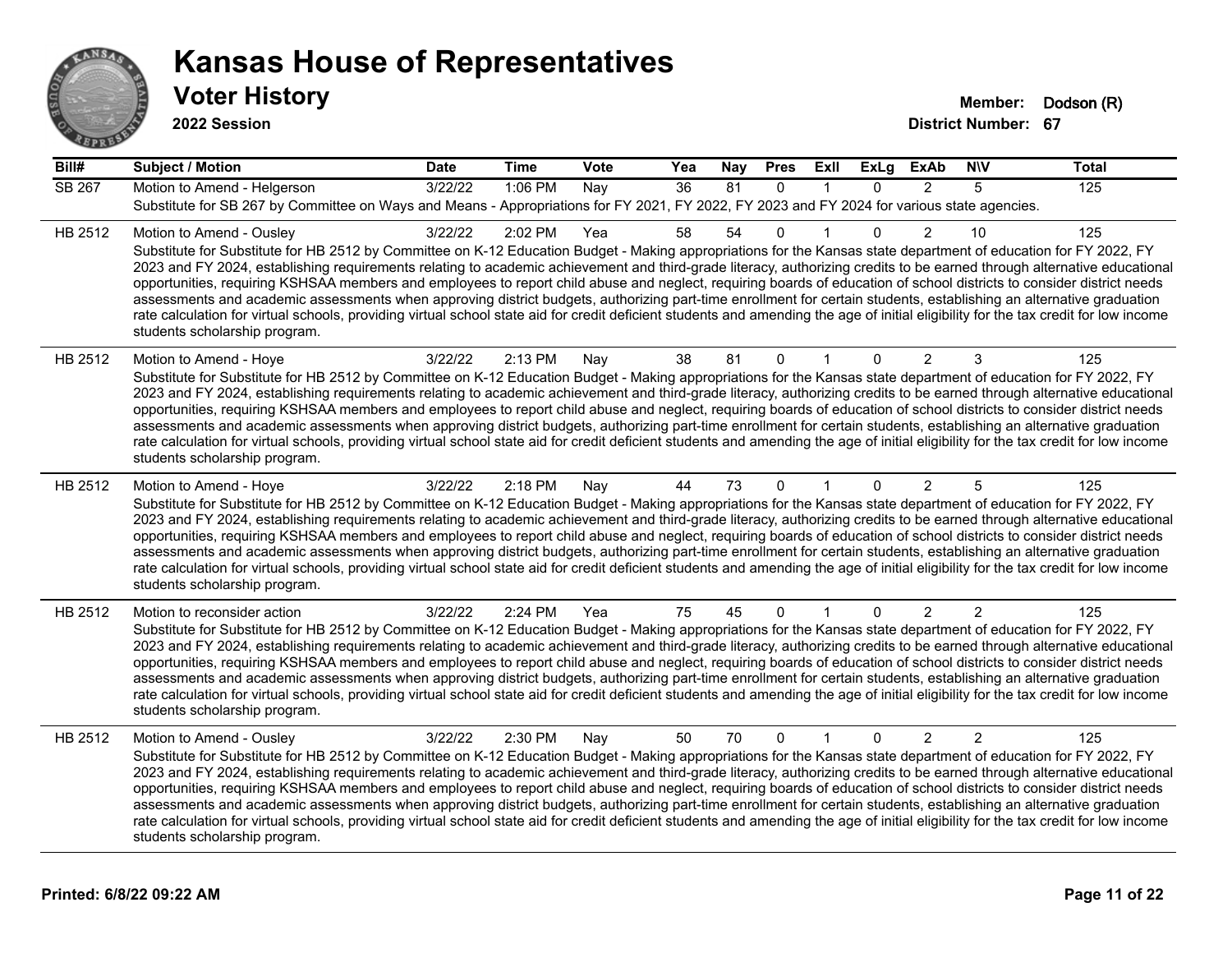

**2022 Session**

| Bill#          | <b>Subject / Motion</b>                                                                                                                                                                                                                                                                                                                                                                                                                                                                                                                                                                                                                                                                                                                                                                                                                                                                                                                               | <b>Date</b> | <b>Time</b> | Vote | Yea | Nay      | <b>Pres</b>  | ExIl           | <b>ExLg</b> | <b>ExAb</b>    | <b>NIV</b>   | <b>Total</b> |
|----------------|-------------------------------------------------------------------------------------------------------------------------------------------------------------------------------------------------------------------------------------------------------------------------------------------------------------------------------------------------------------------------------------------------------------------------------------------------------------------------------------------------------------------------------------------------------------------------------------------------------------------------------------------------------------------------------------------------------------------------------------------------------------------------------------------------------------------------------------------------------------------------------------------------------------------------------------------------------|-------------|-------------|------|-----|----------|--------------|----------------|-------------|----------------|--------------|--------------|
| <b>HB 2631</b> | Motion to Amend - Carmichael<br>Enacting the career technical education credential and transition incentive for employment success act to provide additional state aid for school districts based on<br>students obtaining a credential.                                                                                                                                                                                                                                                                                                                                                                                                                                                                                                                                                                                                                                                                                                              | 3/22/22     | 8:36 PM     | Nay  | 57  | 62       | $\Omega$     |                | $\Omega$    | $\overline{2}$ | 3            | 125          |
| HB 2512        | Final Action Sub Bill Amended<br>Substitute for Substitute for HB 2512 by Committee on K-12 Education Budget - Making appropriations for the Kansas state department of education for FY 2022, FY<br>2023 and FY 2024, establishing requirements relating to academic achievement and third-grade literacy, authorizing credits to be earned through alternative educational<br>opportunities, requiring KSHSAA members and employees to report child abuse and neglect, requiring boards of education of school districts to consider district needs<br>assessments and academic assessments when approving district budgets, authorizing part-time enrollment for certain students, establishing an alternative graduation<br>rate calculation for virtual schools, providing virtual school state aid for credit deficient students and amending the age of initial eligibility for the tax credit for low income<br>students scholarship program. | 3/23/22     | 10:24 AM    | Yea  | 76  | 46       | 0            | 2              | 0           |                | 0            | 125          |
| HB 2609        | <b>Final Action</b><br>Allowing restricted driver's license holders to drive to and from worship services for any religious organizations at age 15.                                                                                                                                                                                                                                                                                                                                                                                                                                                                                                                                                                                                                                                                                                                                                                                                  | 3/23/22     | 10:25 AM    | Nay  | 95  | 27       | $\mathbf{0}$ | $\overline{2}$ | $\Omega$    | 1              | $\mathbf{0}$ | 125          |
| HB 2615        | Final Action Sub Bill Amended<br>Substitute for HB 2615 by Committee on K-12 Education Budget - Allowing K-12 students to transfer to and attend school in any school district in the state.                                                                                                                                                                                                                                                                                                                                                                                                                                                                                                                                                                                                                                                                                                                                                          | 3/23/22     | 10:27 AM    | Yea  | 63  | 59       | $\Omega$     | $\overline{2}$ | 0           | 1              | $\mathbf 0$  | 125          |
| HB 2631        | <b>Final Action Amended</b><br>Enacting the career technical education credential and transition incentive for employment success act to provide additional state aid for school districts based on<br>students obtaining a credential.                                                                                                                                                                                                                                                                                                                                                                                                                                                                                                                                                                                                                                                                                                               | 3/23/22     | 10:28 AM    | Yea  | 122 | $\Omega$ | $\Omega$     | $\mathfrak{p}$ | U           |                | $\Omega$     | 125          |
| HB 2717        | <b>Final Action Amended</b><br>Prohibiting any municipality from preventing the enforcement of federal immigration laws, requiring municipal law enforcement agencies to provide written notice to each<br>law enforcement officer of the officer's duty to cooperate with state and federal agencies in the enforcement of immigration laws and requiring any municipal<br>identification card to state on its face that it is not valid for state identification.                                                                                                                                                                                                                                                                                                                                                                                                                                                                                   | 3/23/22     | 10:30 AM    | Yea  | 84  | 38       | $\Omega$     | 2              | 0           | 1              | $\Omega$     | 125          |
| <b>HB 2737</b> | <b>Final Action Sub Bill</b><br>Substitute for HB 2737 by Committee on Redistricting - Proposing state representative redistricting plan free state 3f.                                                                                                                                                                                                                                                                                                                                                                                                                                                                                                                                                                                                                                                                                                                                                                                               | 3/23/22     | 10:32 AM    | Yea  | 112 | 10       | $\Omega$     | 2              | $\Omega$    | $\mathbf{1}$   | $\Omega$     | 125          |
| SB 161         | <b>Final Action Amended</b><br>Providing for the use of personal package delivery devices on sidewalks and crosswalks, exempting such devices from motor vehicle regulation and limiting additional<br>municipal regulation.                                                                                                                                                                                                                                                                                                                                                                                                                                                                                                                                                                                                                                                                                                                          | 3/23/22     | 10:34 AM    | Yea  | 75  | 47       | $\Omega$     | $\mathfrak{p}$ | 0           |                | $\Omega$     | 125          |
| <b>SB 199</b>  | <b>Final Action Amended</b><br>Providing for short-term, limited-duration health plans.                                                                                                                                                                                                                                                                                                                                                                                                                                                                                                                                                                                                                                                                                                                                                                                                                                                               | 3/23/22     | 10:35 AM    | Nay  | 73  | 49       | $\Omega$     | $\overline{2}$ | $\Omega$    | $\mathbf 1$    | $\mathbf{0}$ | 125          |
| SB 267         | Final Action Sub Bill Amended<br>House Substitute for Substitute for SB 267 by Committee on Appropriations - Appropriations for FY 2022, FY 2023, FY 2024, and FY 2025 for various state agencies                                                                                                                                                                                                                                                                                                                                                                                                                                                                                                                                                                                                                                                                                                                                                     | 3/23/22     | 10:38 AM    | Yea  | 73  | 49       | $\Omega$     | 2              | $\Omega$    | $\mathbf{1}$   | $\Omega$     | 125          |
| SB 367         | <b>Final Action</b><br>Requiring officers to file copies of receipts with the court when property is seized under a search warrant and providing requirements and procedures for destruction or<br>disposition of dangerous drugs and return or disposition of weapons.                                                                                                                                                                                                                                                                                                                                                                                                                                                                                                                                                                                                                                                                               | 3/23/22     | 10:39 AM    | Yea  | 122 | $\Omega$ | $\Omega$     | $\overline{2}$ | 0           |                | $\Omega$     | 125          |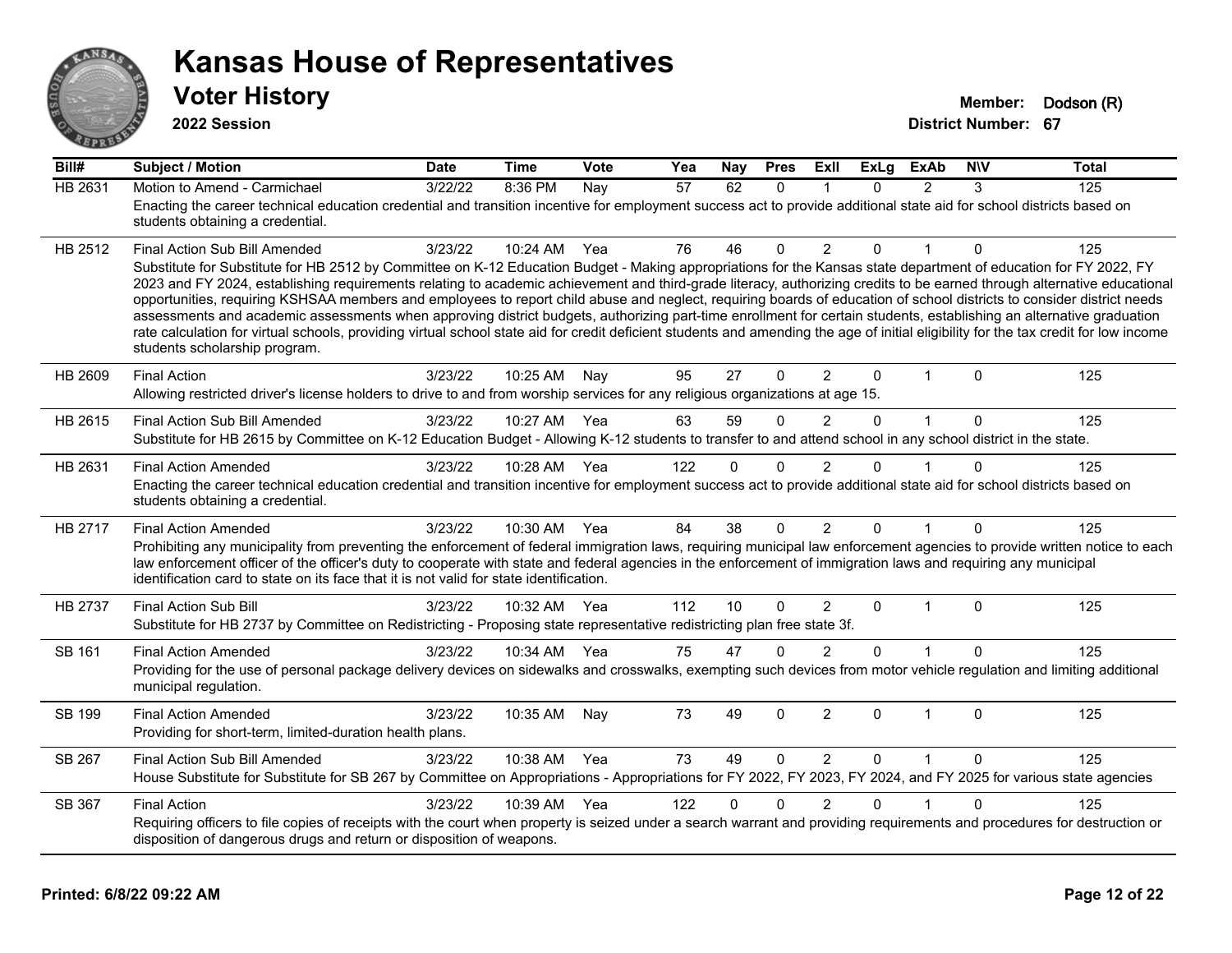

**2022 Session**

**Voter History Member: Dodson** (R)

| Bill#         | <b>Subject / Motion</b>                                                                                                                                                                                                                                                                               | <b>Date</b> | <b>Time</b>  | Vote | Yea | Nay         | <b>Pres</b>  | ExII           | <b>ExLg</b> | <b>ExAb</b>  | <b>NIV</b>   | <b>Total</b> |
|---------------|-------------------------------------------------------------------------------------------------------------------------------------------------------------------------------------------------------------------------------------------------------------------------------------------------------|-------------|--------------|------|-----|-------------|--------------|----------------|-------------|--------------|--------------|--------------|
| <b>SB 493</b> | <b>Final Action Amended</b>                                                                                                                                                                                                                                                                           | 3/23/22     | 10:40 AM     | Yea  | 74  | 48          | $\mathbf{0}$ | $\mathcal{P}$  | $\Omega$    |              | $\Omega$     | 125          |
|               | Prohibiting cities and counties from regulating plastic and other containers designed for the consumption, transportation or protection of merchandise, food or<br>beverages.                                                                                                                         |             |              |      |     |             |              |                |             |              |              |              |
| HB 2231       | Motion to Concur                                                                                                                                                                                                                                                                                      | 3/23/22     | 10:43 AM     | Yea  | 118 | 3           |              | 2              | $\Omega$    |              | $\mathbf 0$  | 125          |
|               | Amending the definition of the crime of conducting a pyramid promotional scheme, providing for an exemption and defining key terms.                                                                                                                                                                   |             |              |      |     |             |              |                |             |              |              |              |
| SB 506        | <b>Emergency Final Action</b>                                                                                                                                                                                                                                                                         | 3/23/22     | 12:48 PM     | Yea  | 117 | 5           | $\Omega$     | 2              | $\Omega$    | $\mathbf{1}$ | $\Omega$     | 125          |
|               | Providing for the north central Kansas down syndrome society distinctive license plate.                                                                                                                                                                                                               |             |              |      |     |             |              |                |             |              |              |              |
| SB 434        | <b>Emergency Final Action</b>                                                                                                                                                                                                                                                                         | 3/23/22     | 12:49 PM     | Yea  | 122 | $\Omega$    | $\mathbf 0$  | $\overline{2}$ | $\Omega$    | $\mathbf{1}$ | $\Omega$     | 125          |
|               | Creating exemptions in the open records act for records that contain captured license plate data or that pertain to the location of an automated license plate recognition<br>system.                                                                                                                 |             |              |      |     |             |              |                |             |              |              |              |
| HB 2340       | <b>Emergency Final Action Amended</b>                                                                                                                                                                                                                                                                 | 3/23/22     | 12:50 PM     | Yea  | 79  | 43          | $\mathbf 0$  | $\overline{2}$ | 0           | $\mathbf 1$  | $\mathbf{0}$ | 125          |
|               | Increasing the minimum age to 21 to purchase or possess cigarettes and tobacco products.                                                                                                                                                                                                              |             |              |      |     |             |              |                |             |              |              |              |
| HB 2492       | <b>Emergency Final Action Amended</b>                                                                                                                                                                                                                                                                 | 3/23/22     | 12:52 PM     | Yea  | 116 | 6           | $\mathbf 0$  | $\overline{2}$ | 0           | $\mathbf{1}$ | $\mathbf 0$  | 125          |
|               | Submitting claims against the state by the joint committee on special claims against the state.                                                                                                                                                                                                       |             |              |      |     |             |              |                |             |              |              |              |
| <b>SB 12</b>  | <b>Emergency Final Action Amended</b>                                                                                                                                                                                                                                                                 | 3/23/22     | 12:53 PM     | Yea  | 117 | 5           | $\mathbf 0$  | $\overline{2}$ | $\Omega$    | $\mathbf{1}$ | $\mathbf{0}$ | 125          |
|               | Requiring the Kansas department for children and families to implement performance-based contracts.                                                                                                                                                                                                   |             |              |      |     |             |              |                |             |              |              |              |
| HB 2502       | <b>Emergency Final Action Amended</b>                                                                                                                                                                                                                                                                 | 3/23/22     | 12:54 PM Yea |      | 112 | 10          | $\Omega$     | $\overline{2}$ | $\Omega$    |              | $\Omega$     | 125          |
|               | Authorizing retail liquor stores to sell and deliver alcoholic liquor and cereal malt beverages to a caterer, public venue, club or drinking establishment located in any<br>county.                                                                                                                  |             |              |      |     |             |              |                |             |              |              |              |
| HB 2716       | <b>Emergency Final Action</b>                                                                                                                                                                                                                                                                         | 3/23/22     | 12:55 PM     | Yea  | 122 | $\mathbf 0$ | $\Omega$     | $\overline{2}$ | $\Omega$    | 1            | $\Omega$     | 125          |
|               | Concerning the authorization of educational benefits for spouses and dependents of deceased, injured or disabled public safety officers and employees and certain                                                                                                                                     |             |              |      |     |             |              |                |             |              |              |              |
|               | deceased, injured or disabled military personnel and prisoners of war; definitions; increasing the limitation on reimbursements to Kansas educational institutions.                                                                                                                                   |             |              |      |     |             |              |                |             |              |              |              |
| HB 2495       | <b>Emergency Final Action Amended</b>                                                                                                                                                                                                                                                                 | 3/23/22     | 12:56 PM Yea |      | 107 | 13          | 2            | 2              | $\Omega$    | 1            | $\Omega$     | 125          |
|               | Prohibiting the disclosure of personal information about a person's affiliation with an entity that is exempt from federal income taxation under section 501(c) of the<br>federal internal revenue code.                                                                                              |             |              |      |     |             |              |                |             |              |              |              |
| SB 150        | <b>Emergency Final Action Amended</b>                                                                                                                                                                                                                                                                 | 3/23/22     | 12:59 PM     | Yea  | 75  | 47          | $\Omega$     | $\overline{2}$ | $\Omega$    |              | $\Omega$     | 125          |
|               | Defining and prohibiting certain deceptive lawsuit advertising practices and restricting the use or disclosure of protected health information to solicit individuals for legal<br>services.                                                                                                          |             |              |      |     |             |              |                |             |              |              |              |
| SB 450        | <b>Emergency Final Action</b>                                                                                                                                                                                                                                                                         | 3/23/22     | 1:00 PM      | Yea  | 117 | 5           | $\mathbf 0$  | $\overline{2}$ | $\Omega$    | 1            | $\Omega$     | 125          |
|               | Sub for SB 450 by Committee on Financial Institutions and Insurance: Eliminating the crediting to the Kansas public employees retirement fund of 80% of the proceeds                                                                                                                                  |             |              |      |     |             |              |                |             |              |              |              |
|               | from the sale of surplus real estate, authorizing state educational institutions to sell and convey real property given to such state educational institutions as an<br>endowment, bequest or gift and authorizing the state board of regents to adopt policies relating to such sale and conveyance. |             |              |      |     |             |              |                |             |              |              |              |
|               |                                                                                                                                                                                                                                                                                                       |             |              |      |     |             |              |                |             |              |              |              |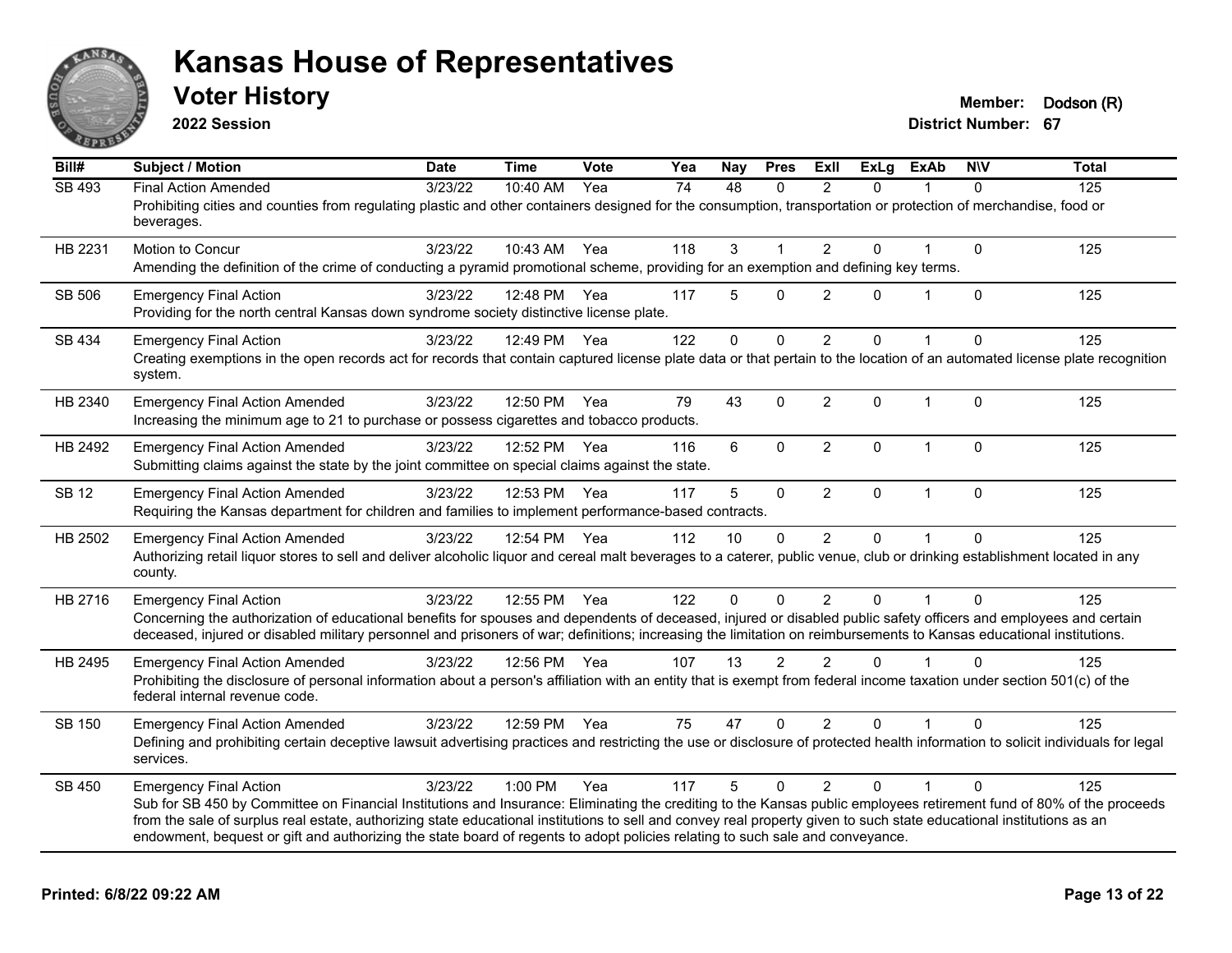

**2022 Session**

**Voter History Member: Dodson** (R)

| $\overline{Bill#}$ | Subject / Motion                                                                                                                                                                                                                                                                                                                                        | <b>Date</b> | <b>Time</b> | Vote | Yea | <b>Nay</b>     | <b>Pres</b>  | ExII           | <b>ExLg</b> | <b>ExAb</b>    | <b>NIV</b>     | <b>Total</b> |
|--------------------|---------------------------------------------------------------------------------------------------------------------------------------------------------------------------------------------------------------------------------------------------------------------------------------------------------------------------------------------------------|-------------|-------------|------|-----|----------------|--------------|----------------|-------------|----------------|----------------|--------------|
| HB 2504            | <b>Emergency Final Action Sub Bill</b>                                                                                                                                                                                                                                                                                                                  | 3/23/22     | 1:01 PM     | Yea  | 122 | $\Omega$       | $\Omega$     | 2              | 0           |                | $\Omega$       | 125          |
|                    | Substitute for HB 2504 by Committee on Transportation - Allowing the printing of the international symbol of access for disabled veteran distinctive license plates and<br>certain parking privileges for disabled veterans who meet certain physical disability definitions.                                                                           |             |             |      |     |                |              |                |             |                |                |              |
| SB 405             | <b>Emergency Final Action Amended</b><br>Authorizing the state historical society to convey certain real property to the Shawnee Tribe.                                                                                                                                                                                                                 | 3/23/22     | 1:02 PM     | Yea  | 122 | $\Omega$       | $\Omega$     | $\overline{2}$ | 0           | $\mathbf 1$    | $\Omega$       | 125          |
| HB 2697            | <b>Emergency Final Action Amended</b><br>Making changes to the process for evaluating and treating people who are undergoing evaluation for competency to stand trial and allowing such evaluation and<br>treatment at various facilities.                                                                                                              | 3/23/22     | 1:02 PM     | Yea  | 122 | 0              | 0            | $\overline{2}$ | 0           |                | $\Omega$       | 125          |
| HB 2596            | <b>Emergency Final Action Amended</b><br>Authorizing the board of education of a school district to contract with transportation network companies to provide certain transportation services.                                                                                                                                                          | 3/23/22     | 1:03 PM     | Yea  | 122 | 0              | $\mathbf 0$  | $\overline{2}$ | 0           | $\mathbf 1$    | $\mathbf 0$    | 125          |
| SB 563             | <b>EFA Sub Bill Amended</b><br>Substitute for SB 563 by Committee on Redistricting - Proposing state senatorial redistricting plan liberty three.                                                                                                                                                                                                       | 3/23/22     | 1:36 PM     | Yea  | 112 | 9              | $\Omega$     | $\overline{2}$ | 0           | $\overline{2}$ | $\mathbf{0}$   | 125          |
| HB 2458            | Motion to Concur<br>Senate Substitute for HB 2458 by Committee on Transportation - Limiting the liability of optometrists and ophthalmologists who report information to the division of<br>vehicles relating to a person's vision.                                                                                                                     | 3/29/22     | 10:43 AM    | Yea  | 121 | 0              | $\mathbf{0}$ | 2              | $\Omega$    | $\overline{2}$ | $\mathbf{0}$   | 125          |
| HB 2228            | Motion to Concur<br>Requiring law enforcement agencies to adopt a policy regarding submission of sexual assault evidence kits and allowing evidence collection at child advocacy centers<br>or other facilities.                                                                                                                                        | 3/29/22     | 10:46 AM    | Yea  | 121 | 0              | $\Omega$     | $\overline{2}$ | 0           | 2              | $\Omega$       | 125          |
| HB 2075            | Mot to Concur in Conference<br>Allowing venue for an adoption when the state is the agency to be where the state agency or its subcontracting agency has an office.                                                                                                                                                                                     | 3/29/22     | 10:49 AM    | Yea  | 121 | 0              | $\Omega$     | 2              | 0           | $\overline{2}$ | $\mathbf{0}$   | 125          |
| HB 2537            | Mot to Concur in Conference<br>Requiring the insurance department to hold a hearing in cases involving an order under the Kansas administrative procedure act.                                                                                                                                                                                          | 3/29/22     | 10:51 AM    | Yea  | 121 | 0              | $\mathbf{0}$ | 2              | 0           | 2              | $\Omega$       | 125          |
| HB 2605            | Motion to Concur<br>Increasing the rural population requirement maximum for the veterinary training program for rural Kansas and creating a food animal percentage requirement that may<br>be fulfilled in lieu thereof.                                                                                                                                | 3/29/22     | 10:54 AM    | Yea  | 119 | $\overline{2}$ | $\Omega$     | $\mathfrak{p}$ | 0           | $\overline{2}$ | $\Omega$       | 125          |
| HB 2607            | Mot to Concur in Conference<br>Clarifying the time limitations for habeas corpus claims, requiring earlier notice of anticipated release from custody of a person who may be a sexually violent predator to<br>the attorney general and a multidisciplinary team and specifying where such person will be detained during civil commitment proceedings. | 3/30/22     | 11:33 AM    | Yea  | 123 | 0              | $\Omega$     |                | 0           | $\Omega$       |                | 125          |
| HB 2564            | Mot to Concur in Conference<br>Updating the version of risk-based capital instructions in effect.                                                                                                                                                                                                                                                       | 3/30/22     | 11:35 AM    | Yea  | 123 | 0              | $\Omega$     | $\overline{1}$ | 0           | $\Omega$       | $\overline{1}$ | 125          |
| HB 2386            | Motion to Concur<br>Establishing requirements for the payment and reimbursement of dental services by a dental benefit plan.                                                                                                                                                                                                                            | 3/30/22     | 11:38 AM    | Yea  | 120 | 3              | $\mathbf{0}$ | 1              | 0           | $\mathbf 0$    | $\mathbf{1}$   | 125          |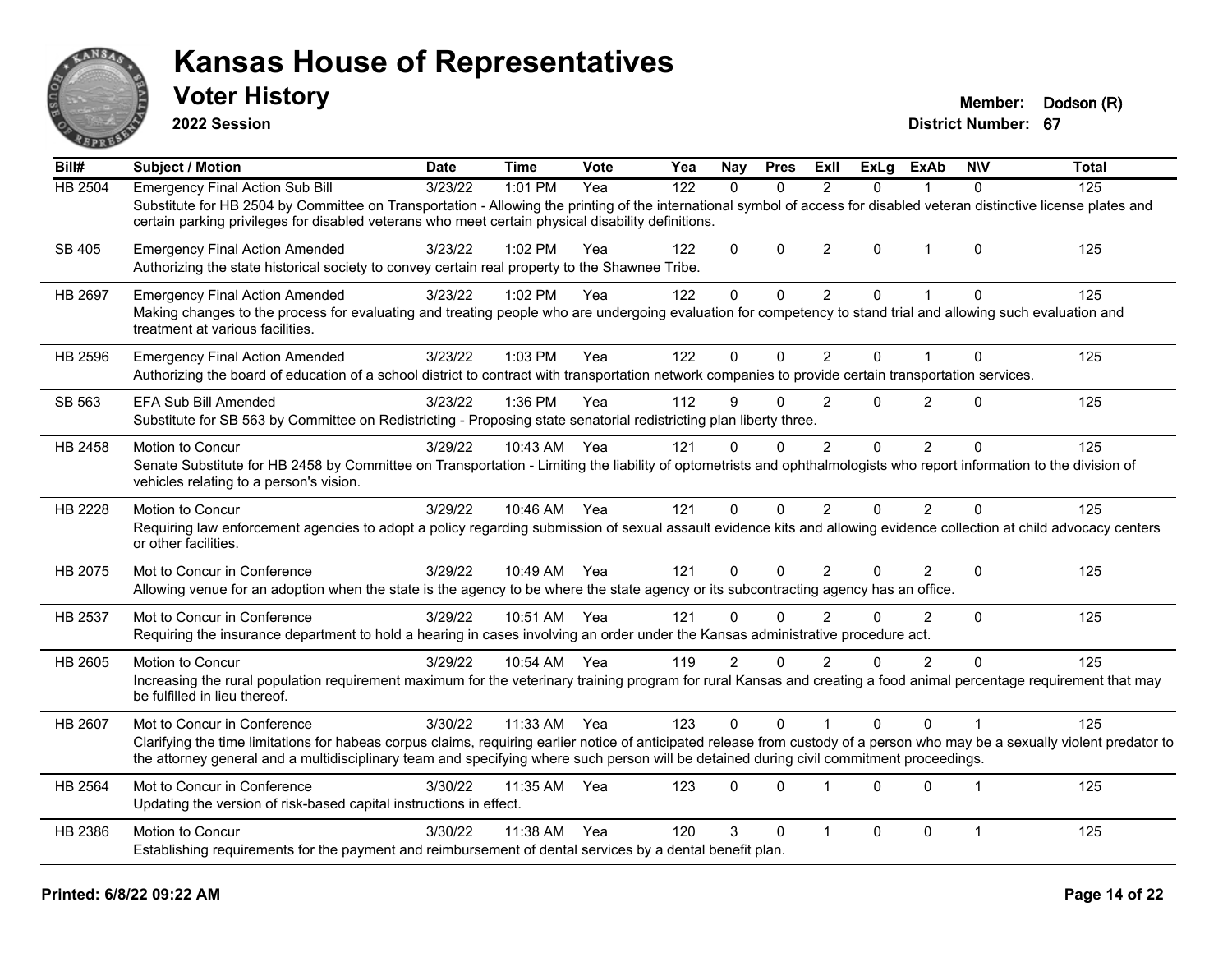

**2022 Session**

**Voter History Member: Dodson** (R)

| Bill#        | <b>Subject / Motion</b>                                                                                                                                                                                                                                                                                                                                                                                                                                                                                                                                                                                                 | <b>Date</b>      | <b>Time</b>  | Vote | Yea | Nay      | <b>Pres</b> | ExII           | <b>ExLg</b>    | <b>ExAb</b>    | <b>NIV</b>     | <b>Total</b> |
|--------------|-------------------------------------------------------------------------------------------------------------------------------------------------------------------------------------------------------------------------------------------------------------------------------------------------------------------------------------------------------------------------------------------------------------------------------------------------------------------------------------------------------------------------------------------------------------------------------------------------------------------------|------------------|--------------|------|-----|----------|-------------|----------------|----------------|----------------|----------------|--------------|
| <b>SB 62</b> | Motion to adopt CCR<br>Amending the standards for school-administered vision screenings for students, establishing the Kansas children's vision health and school readiness commission and<br>relating to the powers and duties of the Kansas commission for the deaf and hard of hearing with regard to registration of interpreters, communication access services<br>guidelines and adoption of rules and regulations.                                                                                                                                                                                               | $\sqrt{3}/30/22$ | 11:40 AM     | Yea  | 121 | 3        | $\Omega$    |                | $\Omega$       | $\Omega$       | 0              | 125          |
| SB 84        | EFA Sub Bill Amended<br>House Substitute for Substitute for SB 84 by Committee on Federal and State Affairs - Authorizing sports wagering under the Kansas expanded lottery act.                                                                                                                                                                                                                                                                                                                                                                                                                                        | 3/30/22          | 12:45 PM     | Yea  | 88  | 36       | $\mathbf 0$ |                | 0              | $\Omega$       | 0              | 125          |
| SB 563       | Motion to adopt CCR<br>Substitute for SB 563 by Committee on Redistricting - Proposing state senatorial redistricting plan liberty three.                                                                                                                                                                                                                                                                                                                                                                                                                                                                               | 3/30/22          | 5:56 PM      | Yea  | 83  | 40       | $\Omega$    |                | $\Omega$       |                | $\Omega$       | 125          |
| HB 2476      | Motion to adopt CCR<br>Providing for the silver star medal, bronze star medal, city of Hutchinson and daughters of the American revolution distinctive license plates and four distinctive license<br>plates for the Kansas department of wildlife and parks; authorizing the printing of the international symbol of access for disabled veteran distinctive license plates and<br>parking privileges for certain physically disabled veterans; allowing veteran distinctive license plate applicants to provide a DD214 form, DD form 2 (Retired) or a Kansas<br>veteran driver's license as proof of veteran status. | 3/31/22          | 10:57 AM     | Yea  | 115 | 5        | 0           | $\overline{2}$ | $\overline{2}$ |                | 0              | 125          |
| HB 2478      | Motion to adopt CCR<br>Designating a portion of United States highway 166 as the SGT Evan S Parker memorial highway, a portion of U.S. highway 56 as the PFC Shane Austin memorial<br>highway, a portion of United States highway 69 as the Senator Tom R Van Sickle memorial highway, a certain bridge on K-126 as the Dennis Crain memorial bridge, a<br>portion of United States highway 69 as the AMM2c Walter Scott Brown memorial highway and bridges on K-66 highway as veterans memorial bridge.                                                                                                                | 3/31/22          | 10:59 AM Yea |      | 120 | $\Omega$ | $\Omega$    | $\mathfrak{p}$ | $\mathcal{P}$  |                | $\Omega$       | 125          |
| HB 2595      | Motion to adopt CCR<br>Making certain antique vehicle titling procedures applicable to vehicles having a model year 60 years old or older.                                                                                                                                                                                                                                                                                                                                                                                                                                                                              | 3/31/22          | 11:00 AM     | Yea  | 119 |          | U           | $\mathfrak{p}$ | $\overline{2}$ |                | 0              | 125          |
| HB 2448      | Motion to adopt CCR<br>Senate Substitute for HB 2448 by Committee on Public Health and Welfare - Requiring able-bodied adults without dependents to complete an employment and training<br>program in order to receive food assistance.                                                                                                                                                                                                                                                                                                                                                                                 | 3/31/22          | 2:55 PM      | Yea  | 70  | 46       | $\Omega$    | 5              | $\Omega$       | $\mathcal{P}$  | $\overline{2}$ | 125          |
| SB 446       | Motion to adopt CCR<br>Allowing restricted driver's license holders beginning at age 15 to drive to and from religious activities held by any religious organization and providing for the electronic<br>renewal of nondriver's identification card.                                                                                                                                                                                                                                                                                                                                                                    | 3/31/22          | 3:01 PM      | Yea  | 87  | 30       | $\Omega$    | 5              | $\Omega$       | $\overline{2}$ | 1              | 125          |
| SB 215       | Motion to adopt CCR<br>Transferring the authority for postsecondary driver's education programs and driver training schools to the department of revenue and authorizing the board of education<br>of a school district to contract with transportation network companies to provide certain transportation services.                                                                                                                                                                                                                                                                                                   | 3/31/22          | 3:04 PM      | Yea  | 117 | $\Omega$ | $\Omega$    | 5              | $\Omega$       | $\overline{2}$ | $\mathbf{1}$   | 125          |
| HB 2005      | Motion to adopt CCR<br>Excluding hot water supply boilers that have a nominal water capacity not exceeding 120 gallons from the provisions of the boiler safety act; creating the elevator safety<br>act to require safety standards, permit requirements, and insurance coverage for elevator contractors; requiring inspections of elevators and licensure for persons<br>installing, repairing and inspecting elevators; creating an elevator safety advisory board; establishing duties for the state fire marshal.                                                                                                 | 3/31/22          | 3:11 PM      | Yea  | 73  | 45       | $\Omega$    | 5              | $\Omega$       | $\overline{2}$ | $\Omega$       | 125          |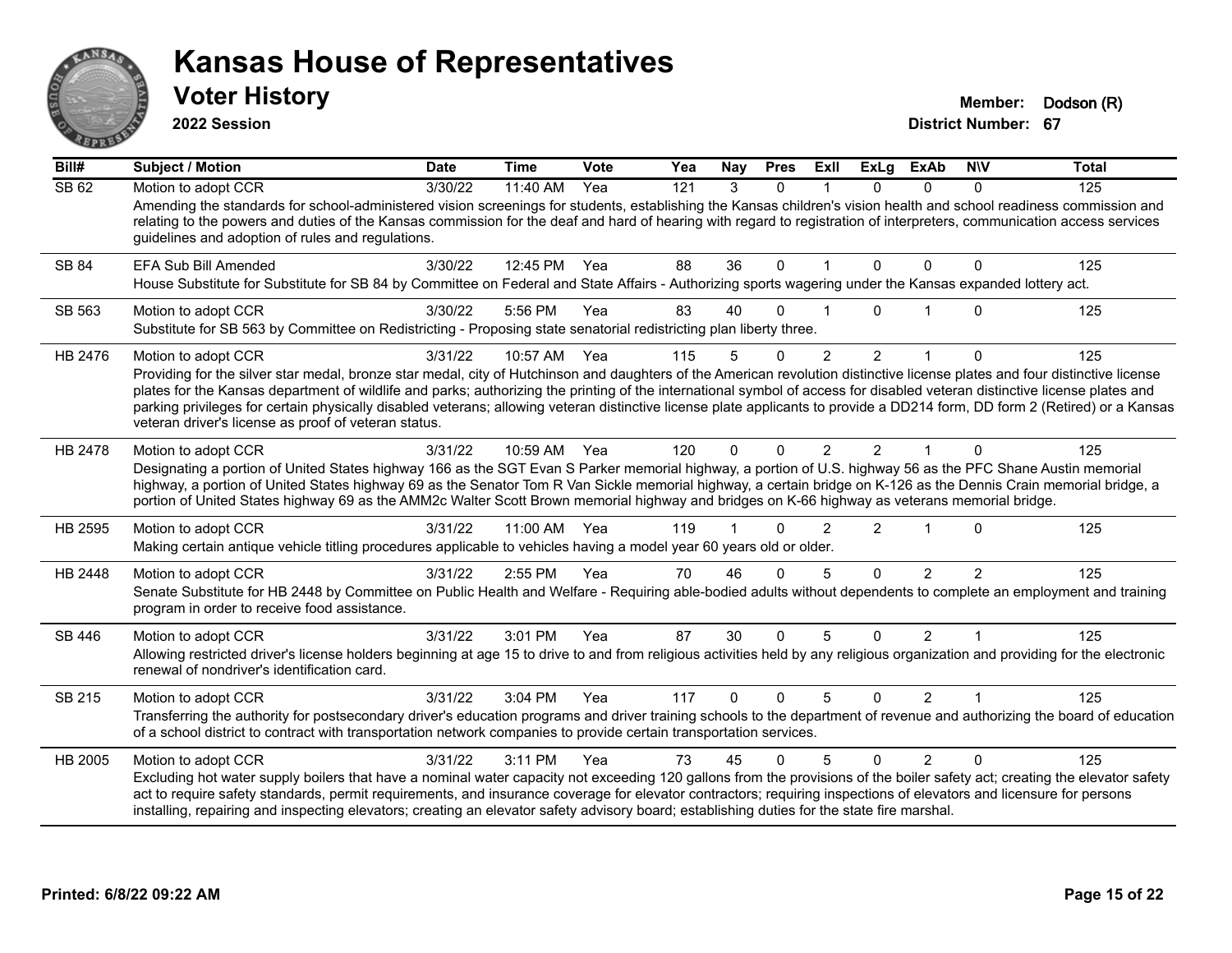

| $\overline{BiII#}$ | <b>Subject / Motion</b>                                                                                                                                                                                                                                                                                                                                                                                                                                                                                                                                                                                                                                                                                                                                                                                                                                                                                                                                                                                                                                                                                                                          | <b>Date</b> | <b>Time</b> | Vote | Yea | Nay            | <b>Pres</b> | ExII | <b>ExLg</b> | <b>ExAb</b>    | <b>NIV</b> | <b>Total</b> |
|--------------------|--------------------------------------------------------------------------------------------------------------------------------------------------------------------------------------------------------------------------------------------------------------------------------------------------------------------------------------------------------------------------------------------------------------------------------------------------------------------------------------------------------------------------------------------------------------------------------------------------------------------------------------------------------------------------------------------------------------------------------------------------------------------------------------------------------------------------------------------------------------------------------------------------------------------------------------------------------------------------------------------------------------------------------------------------------------------------------------------------------------------------------------------------|-------------|-------------|------|-----|----------------|-------------|------|-------------|----------------|------------|--------------|
| $\overline{SB2}$   | Motion to adopt CCR<br>Allowing consumption of beer, wine or other alcoholic liquor on the Kansas state fairgrounds; increasing the number of temporary permits an applicant may receive from<br>four to 12 permits per year; limiting what cities, counties or townships may charge for a temporary permit to not more than \$25 per day; crediting a portion of moneys<br>collected from the liquor drink tax and the liquor enforcement tax to the state fair capital improvements fund; requiring that licensed farm wineries be issued a cereal<br>malt beverage retailer license if the statutory requirements for such retailer license are satisfied; authorizing retail liquor stores to sell and deliver alcoholic liquor and<br>cereal malt beverages to a caterer, public venue, club or drinking establishment located in any adjacent county any county with a comer located within two miles<br>measured along the adjacent county boundary; Increasing the percentage of alcohol by volume allowed to not more than 16% for domestic table wine and the domestic<br>fortified wine threshold to more than 16% alcohol by volume. | 3/31/22     | 4:51 PM     | Yea  | 86  | 31             | $\Omega$    | 5    | $\Omega$    | 3              | 0          | 125          |
| HB 2087            | Motion to adopt CCR<br>Limiting the review of certain rules and regulations by the director of the budget and requiring review of rules and regulations every five years.                                                                                                                                                                                                                                                                                                                                                                                                                                                                                                                                                                                                                                                                                                                                                                                                                                                                                                                                                                        | 3/31/22     | 4:54 PM     | Yea  | 105 | 12             | $\Omega$    | 5    | $\Omega$    | 3              | $\Omega$   | 125          |
| HB 2559            | Motion to adopt CCR                                                                                                                                                                                                                                                                                                                                                                                                                                                                                                                                                                                                                                                                                                                                                                                                                                                                                                                                                                                                                                                                                                                              | 3/31/22     | 4:58 PM     | Yea  | 102 | 15             | $\Omega$    | 5    | $\Omega$    | 3              | $\Omega$   | 125          |
| HB 2489            | Mot to Concur in Conference<br>Amending provisions of the technology-enabled fiduciary financial institutions act relating to out-of-state financial institutions, banks and trust companies conducting<br>fidfin transactions, fees and assessments, examinations, disclosures to consumers and requiring such institutions to be mandatory reporters for purposes of elder<br>abuse.                                                                                                                                                                                                                                                                                                                                                                                                                                                                                                                                                                                                                                                                                                                                                           | 3/31/22     | 5:01 PM     | Yea  | 117 | $\Omega$       | $\Omega$    | 5    | $\Omega$    | 3              | $\Omega$   | 125          |
| SB 91              | Motion to adopt CCR<br>House Substitute for SB 91 by Committee on Commerce, Labor and Economic Development - Providing liability protection for businesses, municipalities and<br>educational institutions that participate in high school work-based learning programs and providing that schools are responsible for injuries to students participating in<br>such programs                                                                                                                                                                                                                                                                                                                                                                                                                                                                                                                                                                                                                                                                                                                                                                    | 3/31/22     | 9:05 PM     | Yea  | 116 | $\Omega$       | $\Omega$    | 5    | $\Omega$    | Δ              | $\Omega$   | 125          |
| SB 421             | Motion to adopt CCR<br>Transferring \$1,000,000,000 from the state general fund to the Kansas public employees retirement fund during fiscal year 2022 and eliminating certain level-dollar<br>KPERS employer contribution payments.                                                                                                                                                                                                                                                                                                                                                                                                                                                                                                                                                                                                                                                                                                                                                                                                                                                                                                             | 3/31/22     | 9:10 PM     | Yea  | 106 | 10             | $\Omega$    | 5    | $\Omega$    | 4              | $\Omega$   | 125          |
| <b>SB 408</b>      | Motion to adopt CCR<br>Increasing the criminal penalties for multiple thefts of mail; specifying that the crime of burglary includes, without authority, entering into or remaining within any locked<br>or secured portion of any dwelling, building or other structure, with intent to commit another crime therein; providing guidance to determine how offenders under the<br>supervision of two or more supervision agencies can have supervision consolidated into one agency; requiring an offender who raises error in such offender's criminal<br>history calculation for the first time on appeal to show prejudicial error and authorizing the court to correct an illegal sentence while a direct appeal is pending; and<br>transferring the responsibility to certify drug abuse treatment providers that participate in the certified drug abuse treatment program from the department of corrections<br>to the Kansas sentencing commission.                                                                                                                                                                                      | 3/31/22     | 9:15 PM     | Yea  | 114 | $\overline{2}$ | $\mathbf 0$ | 5    | $\Omega$    | 4              | $\Omega$   | 125          |
| SB 366             | Motion to adopt CCR<br>Specifying that the crime of burglary includes, without authority, entering into or remaining within any locked or secured portion of any dwelling, building or other<br>structure, with intent to commit another crime therein.                                                                                                                                                                                                                                                                                                                                                                                                                                                                                                                                                                                                                                                                                                                                                                                                                                                                                          | 3/31/22     | 9:20 PM     | Yea  | 116 | $\Omega$       | $\Omega$    | 5    | $\Omega$    | Λ              | U          | 125          |
| HB 2456            | Motion to adopt CCR<br>Establishing the Kansas kids lifetime combination hunting and fishing license.                                                                                                                                                                                                                                                                                                                                                                                                                                                                                                                                                                                                                                                                                                                                                                                                                                                                                                                                                                                                                                            | 3/31/22     | 11:22 PM    | Yea  | 93  | 20             | $\Omega$    | 5    | $\Omega$    | $\overline{7}$ | $\Omega$   | 125          |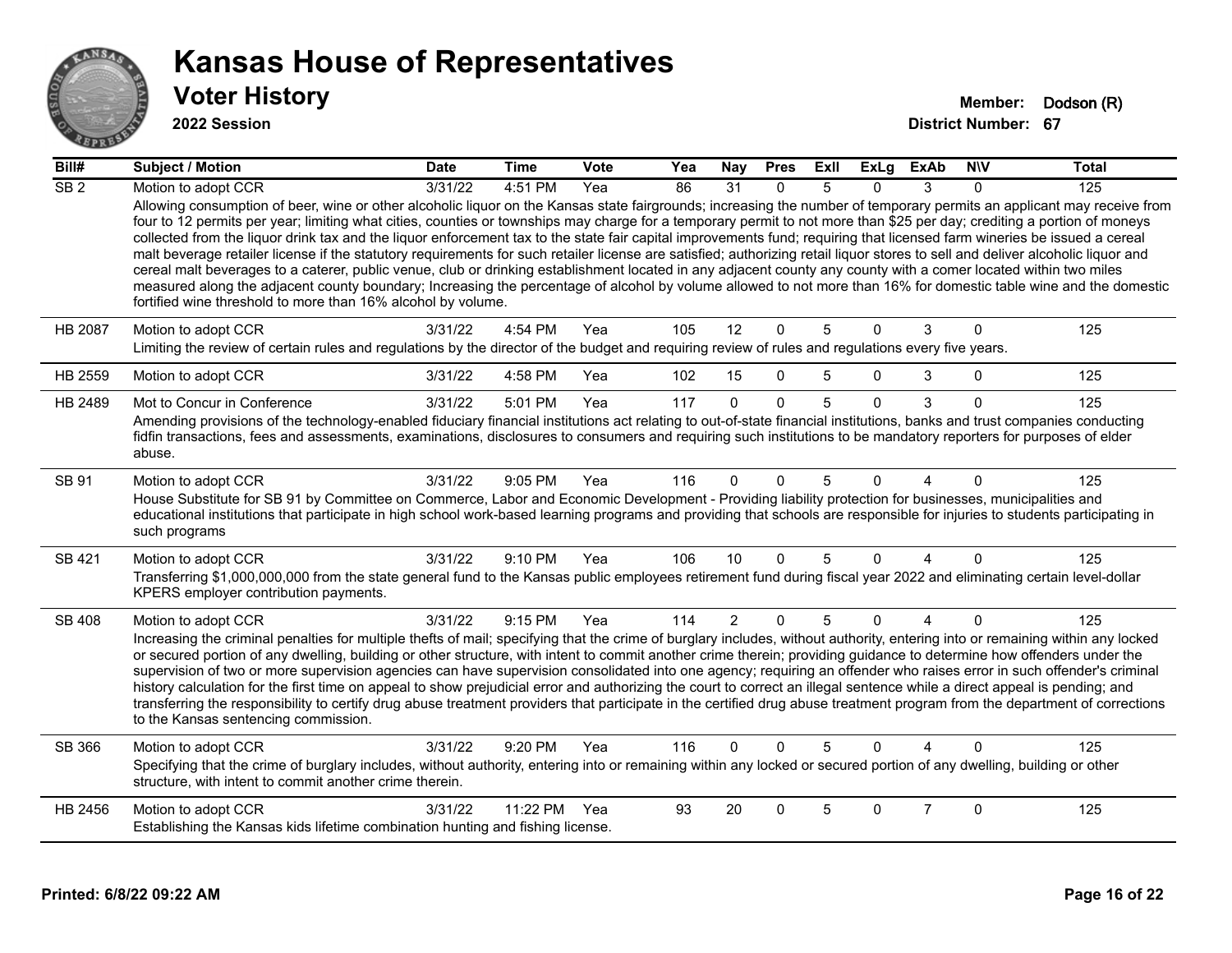

**2022 Session**

**Voter History Member: Dodson** (R)

| Bill#          | Subject / Motion                                                                                                                                                                                                                                                                                                                                                                                                                                                                                                                                                                                                        | <b>Date</b> | <b>Time</b> | Vote | Yea | <b>Nay</b>     | <b>Pres</b>  | ExII           | <b>ExLg</b> | <b>ExAb</b>    | <b>NIV</b> | <b>Total</b> |
|----------------|-------------------------------------------------------------------------------------------------------------------------------------------------------------------------------------------------------------------------------------------------------------------------------------------------------------------------------------------------------------------------------------------------------------------------------------------------------------------------------------------------------------------------------------------------------------------------------------------------------------------------|-------------|-------------|------|-----|----------------|--------------|----------------|-------------|----------------|------------|--------------|
| <b>HB 2703</b> | Motion to adopt CCR                                                                                                                                                                                                                                                                                                                                                                                                                                                                                                                                                                                                     | 3/31/22     | 11:25 PM    | Yea  | 110 | 3              | $\Omega$     | 5              | $\Omega$    |                | $\Omega$   | 125          |
|                | Changing law relating to employment including employment security law provisions regarding the employment security fund status and employer contribution rates and<br>the definition of employment to conform with federal law, making revisions to the department of labor's my reemployment plan program and enacting the Kansas<br>targeted employment act to facilitate employment of persons with developmental disabilities through a tax credit incentive for employers.                                                                                                                                         |             |             |      |     |                |              |                |             |                |            |              |
| 0              | Motion to Adjourn - Helgerson                                                                                                                                                                                                                                                                                                                                                                                                                                                                                                                                                                                           | 3/31/22     | 11:32 PM    | Nav  | 29  | 77             | $\mathbf{0}$ | 5              | 0           |                |            | 125          |
| <b>SB 200</b>  | Motion to adopt CCR                                                                                                                                                                                                                                                                                                                                                                                                                                                                                                                                                                                                     | 4/1/22      | $11:16$ AM  | Yea  | 112 | $\overline{2}$ | $\Omega$     | 7              | $\Omega$    | $\overline{2}$ | 2          | 125          |
|                | Expanding the pharmacist scope of practice to include initiation of therapy for certain conditions, updating provisions of the prescription monitoring program act relating<br>to program data, storage and access and increasing the membership of the advisory committee.                                                                                                                                                                                                                                                                                                                                             |             |             |      |     |                |              |                |             |                |            |              |
| SB 343         | Motion to adopt CCR                                                                                                                                                                                                                                                                                                                                                                                                                                                                                                                                                                                                     | 4/1/22      | 11:19 AM    | Yea  | 115 | $\Omega$       | $\Omega$     | $\overline{7}$ | $\Omega$    | $\overline{2}$ |            | 125          |
|                | Providing considerations for in family law, adoption, foster care, guardianship and child in need of care proceedings for parents or prospective parents who are blind and<br>updating the term "hearing impaired" to "hard of hearing" in statutes related to persons with hearing loss.                                                                                                                                                                                                                                                                                                                               |             |             |      |     |                |              |                |             |                |            |              |
| SB 453         | Motion to adopt CCR                                                                                                                                                                                                                                                                                                                                                                                                                                                                                                                                                                                                     | 4/1/22      | 11:22 AM    | Yea  | 116 | 0              | $\Omega$     | 7              | 0           | $\overline{2}$ | $\Omega$   | 125          |
|                | Requiring unlicensed employees in adult care homes to complete certain training requirements, reinstating the social worker applicant option for board-approved<br>postgraduate supervised experience, allowing master's and clinical level licensees to take the baccalaureate addiction counselor test and requiring the behavioral<br>sciences regulatory board to accept a master of social work degree from Fort Hays state university as from an accredited college or university.                                                                                                                                |             |             |      |     |                |              |                |             |                |            |              |
| SB 286         | Motion to Adopt CCR                                                                                                                                                                                                                                                                                                                                                                                                                                                                                                                                                                                                     | 4/1/22      | 12:44 PM    | Yea  | 64  | 51             |              |                |             |                |            | 125          |
|                | House Substitute for Substitute for SB 286 by Committee on Judiciary - Continuing the governmental response to the COVID-19 pandemic in Kansas by extending the<br>expanded use of telemedicine, the suspension of certain requirements related to medical care facilities and immunity from civil liability for certain healthcare providers,<br>certain persons conducting business in this state and covered facilities for COVID-19 claims until January 20, 2023, creating the crime of interference with the conduct<br>of a hospital and increasing the criminal penalties for battery of a healthcare provider. |             |             |      |     |                |              |                |             |                |            |              |
| SB 267         | Motion to adopt CCR                                                                                                                                                                                                                                                                                                                                                                                                                                                                                                                                                                                                     | 4/1/22      | 4:05 PM     | Yea  | 104 | 12             | $\Omega$     | 7              | $\Omega$    | 2              | $\Omega$   | 125          |
|                | House Substitute for Substitute for SB 267 by Committee on Appropriations - Appropriations for FY 2022, FY 2023, FY 2024, FY 2025, FY26 and FY27 for various state<br>agencies.                                                                                                                                                                                                                                                                                                                                                                                                                                         |             |             |      |     |                |              |                |             |                |            |              |
| HB 2279        | Mot to Concur in Conference                                                                                                                                                                                                                                                                                                                                                                                                                                                                                                                                                                                             | 4/1/22      | 5:21 PM     | Yea  | 80  | 34             | $\Omega$     | 7              | 0           | Δ              | $\Omega$   | 125          |
|                | Senate substitute for HB 2279 by committee on public health and welfare - Amending the advanced practice registered nurse authorized scope of practice to permit the<br>prescribing of drugs without a supervising physician.                                                                                                                                                                                                                                                                                                                                                                                           |             |             |      |     |                |              |                |             |                |            |              |
| HB 2109        | Motion to adopt CCR                                                                                                                                                                                                                                                                                                                                                                                                                                                                                                                                                                                                     | 4/1/22      | 6:18 PM     | Yea  | 92  | 20             |              |                |             |                | ∩          | 125          |
|                | Prohibiting the disclosure of personal information about a person's affiliation with an entity that is exempt from federal income taxation under section 501(c) of the<br>federal internal revenue code and continuing in existence certain exceptions to the disclosure of public records under the open records act.                                                                                                                                                                                                                                                                                                  |             |             |      |     |                |              |                |             |                |            |              |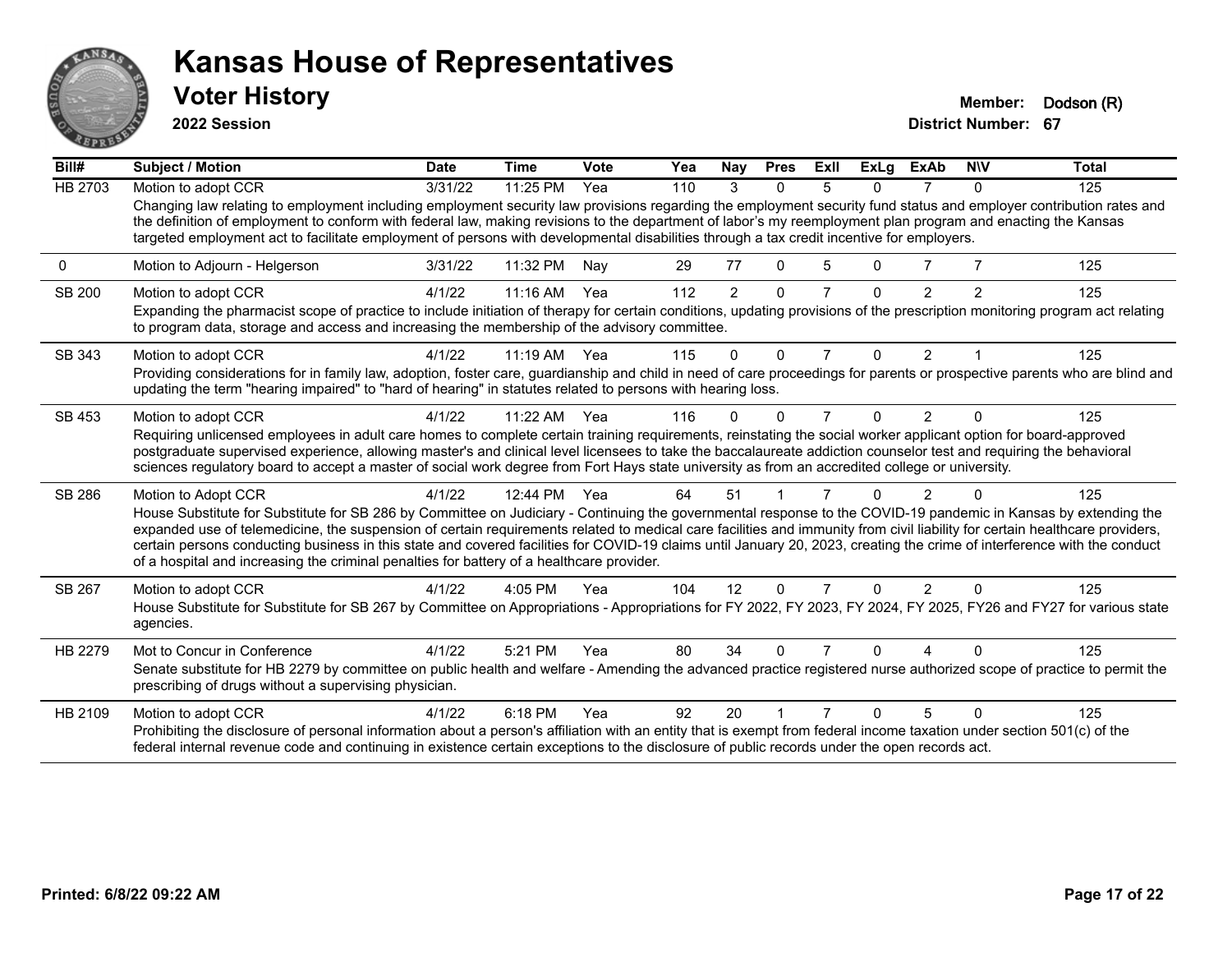

| Bill#          | Subject / Motion                                                                                                                                                                                                                                                                                                                                                                                                                                                                                                                                                                                                                                                                                                                                                                                                                                                                                                                                                                                                                                                                                                                                                                                      | <b>Date</b> | <b>Time</b> | <b>Vote</b> | Yea | Nay      | <b>Pres</b> | ExII | <b>ExLg</b> | <b>ExAb</b> | <b>NIV</b>   | <b>Total</b> |
|----------------|-------------------------------------------------------------------------------------------------------------------------------------------------------------------------------------------------------------------------------------------------------------------------------------------------------------------------------------------------------------------------------------------------------------------------------------------------------------------------------------------------------------------------------------------------------------------------------------------------------------------------------------------------------------------------------------------------------------------------------------------------------------------------------------------------------------------------------------------------------------------------------------------------------------------------------------------------------------------------------------------------------------------------------------------------------------------------------------------------------------------------------------------------------------------------------------------------------|-------------|-------------|-------------|-----|----------|-------------|------|-------------|-------------|--------------|--------------|
| <b>HB 2299</b> | Motion to adopt CCR                                                                                                                                                                                                                                                                                                                                                                                                                                                                                                                                                                                                                                                                                                                                                                                                                                                                                                                                                                                                                                                                                                                                                                                   | 4/1/22      | 6:23 PM     | Yea         | 110 | 3        | 0           |      |             | 5           | 0            | 125          |
|                | Requiring retention of fingerprints by the Kansas bureau of investigation for participation in the federal rap back program; imposing restrictions on surveillance by certain<br>employees of the Kansas department of wildlife and parks on private property; expanding the jurisdiction and powers of law enforcement officers to include situations<br>when an activity is observed leading the officer to reasonably suspect a person is committing, has committed or is about to commit a crime and reasonably believe that<br>a person is in imminent danger of death or bodily injury without immediate action; allowing a search warrant to be executed within 240 hours from the time of issuance;<br>and directing the Kansas department for children and families to share certain information with investigating law enforcement agencies.                                                                                                                                                                                                                                                                                                                                                |             |             |             |     |          |             |      |             |             |              |              |
| HB 2508        | Motion to adopt CCR<br>Modifying the definition of possession in the Kansas criminal code, modifying the elements of and making changes to the criminal penalties of abuse of a child, requiring<br>a forfeiture of an appearance bond to be set aside in certain circumstances, permitting testimony to be presented using a two-way electronic audio-video communication<br>device during a preliminary hearing, making changes to the process for evaluating and treating people who are undergoing evaluation for competency to stand trial and<br>allowing mobile competency evaluations.                                                                                                                                                                                                                                                                                                                                                                                                                                                                                                                                                                                                        | 4/1/22      | 6:28 PM     | Yea         | 113 |          |             |      |             |             |              | 125          |
| HB 2377        | Motion to adopt CCR<br>Revising laws relating to operating an aircraft under the influence, including prescribing criminal and administrative penalties and providing for testing of blood, breath,<br>urine or other bodily substances, and preliminary screening tests of breath or oral fluid; authorizing reinstatement of a driver's license for certain persons with an ignition<br>interlock device restriction; requiring persons with an ignition interlock device restriction to complete the ignition interlock device program before driving privileges are<br>fully reinstated; providing for reduced ignition interlock device program costs for certain persons; providing that the highway patrol has oversight of state certification of<br>ignition interlock manufacturers and their service providers; modifying the criminal penalties for driving a commercial motor vehicle under the influence and driving under<br>the influence; increasing the period of disqualification for certain offenses committed by a person with commercial driving privileges; and prohibiting prosecuting<br>attorneys from concealing certain traffic violations from the CDLIS driver report. | 4/1/22      | 6:34 PM     | Yea         | 101 | 12       | 0           |      | U           | 5           | $\Omega$     | 125          |
| HB 2361        | Motion to adopt CCR<br>Senate Substitute for HB 2361 by Committee on Judiciary - Removing the requirement that all district court judges in Douglas county serve on the board of trustees of<br>the law library, authorizing the supreme court to adopt rules establishing specialty court programs, creating the specialty court funding advisory committee and the<br>specialty court resources fund, authorizing courts to order defendants to participate in specialty court programs and allowing expungement of certain convictions when<br>defendants complete the requirements of such programs.                                                                                                                                                                                                                                                                                                                                                                                                                                                                                                                                                                                              | 4/1/22      | 6:39 PM     | Yea         | 113 | $\Omega$ | 0           |      | $\Omega$    | 5           | $\mathbf{0}$ | 125          |
| <b>SB 58</b>   | Motion to adopt CCR<br>Establishing the parents' bill of rights for parents of students attending elementary or secondary school in this state.                                                                                                                                                                                                                                                                                                                                                                                                                                                                                                                                                                                                                                                                                                                                                                                                                                                                                                                                                                                                                                                       | 4/1/22      | 6:57 PM     | Yea         | 67  | 46       | 0           |      | U           | 5           | $\Omega$     | 125          |
| SB 160         | Motion to adopt CCR<br>Enacting the fairness in women's sports act to require that student athletic teams only include members who are of the same biological sex unless designated as coed.                                                                                                                                                                                                                                                                                                                                                                                                                                                                                                                                                                                                                                                                                                                                                                                                                                                                                                                                                                                                          | 4/1/22      | 8:00 PM     | Yea         | 74  | 39       | ŋ           |      | n           | 5           | $\Omega$     | 125          |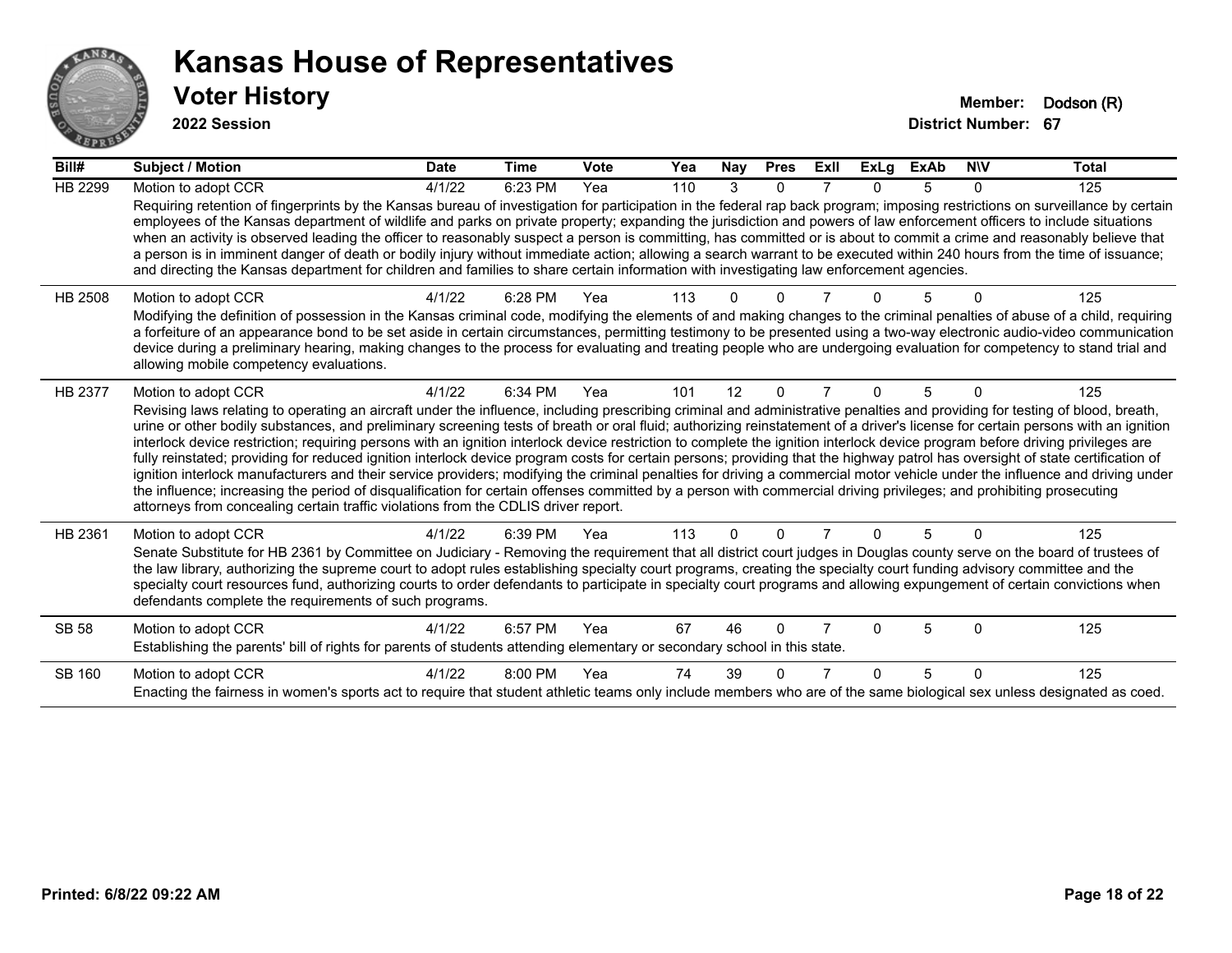

| Bill#           | <b>Subject / Motion</b>                                                                                                                                                                                                                                                                                                                                                                                                                                                                                                                                                                                                                                                                                                                                                                                                                                                                                                                                                                                                                                                                                                                                                                                                                                                                                                                                                                                                                                                                                                                                                                                                                                                                                                                                                                                                                                                                                                                                                                                                                                                                                                                                                                                                                                                                                                                                                                                                                                                                                                                                                                                                                                                                                                                                                                                                                                                                                                                                                                                                                                                                                                                                                     | <b>Date</b> | <b>Time</b> | <b>Vote</b> | Yea | Nay          | <b>Pres</b> | ExII           | ExLg     | ExAb           | <b>NIV</b>   | Total |
|-----------------|-----------------------------------------------------------------------------------------------------------------------------------------------------------------------------------------------------------------------------------------------------------------------------------------------------------------------------------------------------------------------------------------------------------------------------------------------------------------------------------------------------------------------------------------------------------------------------------------------------------------------------------------------------------------------------------------------------------------------------------------------------------------------------------------------------------------------------------------------------------------------------------------------------------------------------------------------------------------------------------------------------------------------------------------------------------------------------------------------------------------------------------------------------------------------------------------------------------------------------------------------------------------------------------------------------------------------------------------------------------------------------------------------------------------------------------------------------------------------------------------------------------------------------------------------------------------------------------------------------------------------------------------------------------------------------------------------------------------------------------------------------------------------------------------------------------------------------------------------------------------------------------------------------------------------------------------------------------------------------------------------------------------------------------------------------------------------------------------------------------------------------------------------------------------------------------------------------------------------------------------------------------------------------------------------------------------------------------------------------------------------------------------------------------------------------------------------------------------------------------------------------------------------------------------------------------------------------------------------------------------------------------------------------------------------------------------------------------------------------------------------------------------------------------------------------------------------------------------------------------------------------------------------------------------------------------------------------------------------------------------------------------------------------------------------------------------------------------------------------------------------------------------------------------------------------|-------------|-------------|-------------|-----|--------------|-------------|----------------|----------|----------------|--------------|-------|
| HB 2239         | Motion to adopt CCR                                                                                                                                                                                                                                                                                                                                                                                                                                                                                                                                                                                                                                                                                                                                                                                                                                                                                                                                                                                                                                                                                                                                                                                                                                                                                                                                                                                                                                                                                                                                                                                                                                                                                                                                                                                                                                                                                                                                                                                                                                                                                                                                                                                                                                                                                                                                                                                                                                                                                                                                                                                                                                                                                                                                                                                                                                                                                                                                                                                                                                                                                                                                                         | 4/1/22      | 9:45 PM     | Yea         | 103 | 10           | $\Omega$    |                | $\Omega$ | 5              | $\Omega$     | 125   |
|                 | Providing tax credits for graduates of aerospace and aviation-related educational programs and employers of program graduates, school and classroom supplies<br>purchased by teachers, contributions to community colleges and technical colleges, qualified railroad track maintenance expenditures of short line railroads and<br>associated rail siding owners or lessees and expanding eligibility, amount and transferability of the research and development tax credit, providing homestead property<br>tax refunds from the income tax refund fund to certain persons based on the increase in property tax over the base year property tax amount, providing for an additional<br>personal income tax exemption for 100% disabled veterans, establishing the salt parity act to allow pass-through entities to elect to pay state income tax at the entity<br>level, establishing a checkoff for contributions to the Kansas historic site fund, establishing a revenue neutral rate complaint process for tax levies, authorizing the<br>county clerk to limit the amount of ad valorem taxes to be levied in certain circumstances, establishing a deadline for budgets to be filed with the director of accounts<br>and reports, requiring roll call votes and publication of information to exceed the revenue neutral rate, classifying certain agritourism activities and zoos as land devoted<br>to agricultural use, classifying land devoted to agriculture that is subject to the federal grassland conservation reserve program as grassland, establishing a property tax<br>exemption for antique utility trailers, allowing for the proration of value when certain personal property is acquired or sold prior to September 1 of any tax year, providing<br>for the exemption of inventory and work-in-progress machinery and equipment for telecommunications machinery and equipment, increasing the extent of exemption for<br>residential property from the statewide school levy, providing for abatement or credit of property tax for buildings and improvements destroyed or substantially destroyed<br>by natural disaster, providing a sales tax exemption for certain fencing and for reconstructing, repairing or replacing certain fencing damaged or destroyed by a wildfire,<br>flood, tornado or other natural disaster, excluding separately stated delivery charges from sales or selling price, removing the expiration on manufacturer cash rebates<br>on motor vehicles, providing countywide retailers' sales tax authority for Wilson county, requiring disclosure of distribution of revenues on countywide retailers' sales tax<br>ballot proposals, validating the election held to approve a retailers' sales tax levy by the city of Latham, extending the time period for eligibility in the loan repayment<br>program and the income tax credit for rural opportunity zones, enacting the Gage park improvement authority act and providing for the creation of the Gage park<br>improvement authority and an election for the imposition of a countywide sales tax sales tax within the boundaries of Shawnee county. |             |             |             |     |              |             |                |          |                |              |       |
| HB 2644         | Motion to Concur in Conference<br>Designating the Sandhill plum as the official state fruit.                                                                                                                                                                                                                                                                                                                                                                                                                                                                                                                                                                                                                                                                                                                                                                                                                                                                                                                                                                                                                                                                                                                                                                                                                                                                                                                                                                                                                                                                                                                                                                                                                                                                                                                                                                                                                                                                                                                                                                                                                                                                                                                                                                                                                                                                                                                                                                                                                                                                                                                                                                                                                                                                                                                                                                                                                                                                                                                                                                                                                                                                                | 4/1/22      | 9:48 PM     | Yea         | 108 | 5            | $\Omega$    |                | 0        | 5              | $\mathbf{0}$ | 125   |
| SB 261          | Motion to adopt CCR<br>Substitute for SB 261 by Committee on Agriculture -- Prohibiting the use of identifiable meat terms on the labels of meat analogs when such labels do not include proper<br>qualifying language to indicate that such products do not contain meat.                                                                                                                                                                                                                                                                                                                                                                                                                                                                                                                                                                                                                                                                                                                                                                                                                                                                                                                                                                                                                                                                                                                                                                                                                                                                                                                                                                                                                                                                                                                                                                                                                                                                                                                                                                                                                                                                                                                                                                                                                                                                                                                                                                                                                                                                                                                                                                                                                                                                                                                                                                                                                                                                                                                                                                                                                                                                                                  | 4/1/22      | 9:56 PM     | Yea         | 113 | $\mathbf{0}$ | $\Omega$    | $\overline{7}$ | $\Omega$ | 5              | $\mathbf{0}$ | 125   |
| SB 84           | Substitute Motion to Not Adopt CCR<br>House Substitute for Substitute for SB 84 by Committee on Federal and State Affairs - Authorizing sports wagering under the Kansas expanded lottery act.                                                                                                                                                                                                                                                                                                                                                                                                                                                                                                                                                                                                                                                                                                                                                                                                                                                                                                                                                                                                                                                                                                                                                                                                                                                                                                                                                                                                                                                                                                                                                                                                                                                                                                                                                                                                                                                                                                                                                                                                                                                                                                                                                                                                                                                                                                                                                                                                                                                                                                                                                                                                                                                                                                                                                                                                                                                                                                                                                                              | 4/1/22      | 11:59 PM    | Yea         | 56  | 56           | $\Omega$    | $\overline{7}$ | $\Omega$ | 6              | $\Omega$     | 125   |
| SB 84           | Motion to Adopt CCR<br>House Substitute for Substitute for SB 84 by Committee on Federal and State Affairs - Authorizing sports wagering under the Kansas expanded lottery act.                                                                                                                                                                                                                                                                                                                                                                                                                                                                                                                                                                                                                                                                                                                                                                                                                                                                                                                                                                                                                                                                                                                                                                                                                                                                                                                                                                                                                                                                                                                                                                                                                                                                                                                                                                                                                                                                                                                                                                                                                                                                                                                                                                                                                                                                                                                                                                                                                                                                                                                                                                                                                                                                                                                                                                                                                                                                                                                                                                                             | 4/1/22      | 11:59 PM    | Nay         | 63  | 49           | $\Omega$    | $\overline{7}$ | $\Omega$ | 6              | $\Omega$     | 125   |
| HB 2487         | Motions of a Previous Day                                                                                                                                                                                                                                                                                                                                                                                                                                                                                                                                                                                                                                                                                                                                                                                                                                                                                                                                                                                                                                                                                                                                                                                                                                                                                                                                                                                                                                                                                                                                                                                                                                                                                                                                                                                                                                                                                                                                                                                                                                                                                                                                                                                                                                                                                                                                                                                                                                                                                                                                                                                                                                                                                                                                                                                                                                                                                                                                                                                                                                                                                                                                                   | 4/26/22     | 11:35 AM    | Nay         | 48  | 74           | 0           |                | 0        | $\overline{2}$ | $\mathbf 0$  | 125   |
| <b>HCR 5022</b> | Motion to adopt CCR<br>Proposing a constitutional amendment requiring that a sheriff be elected in each county; exception.                                                                                                                                                                                                                                                                                                                                                                                                                                                                                                                                                                                                                                                                                                                                                                                                                                                                                                                                                                                                                                                                                                                                                                                                                                                                                                                                                                                                                                                                                                                                                                                                                                                                                                                                                                                                                                                                                                                                                                                                                                                                                                                                                                                                                                                                                                                                                                                                                                                                                                                                                                                                                                                                                                                                                                                                                                                                                                                                                                                                                                                  | 4/26/22     | 11:43 AM    | Nay         | 91  | 31           | $\Omega$    | -1             | $\Omega$ | $\overline{2}$ | $\mathbf{0}$ | 125   |
| HB 2387         | Motion to adopt CCR<br>Prohibiting the issuance of a request for proposal or entering into a new contract for the administration and provision of benefits under the medical assistance program<br>and removing the authority of the governor to prohibit attending or conducting certain religious services and worship services.                                                                                                                                                                                                                                                                                                                                                                                                                                                                                                                                                                                                                                                                                                                                                                                                                                                                                                                                                                                                                                                                                                                                                                                                                                                                                                                                                                                                                                                                                                                                                                                                                                                                                                                                                                                                                                                                                                                                                                                                                                                                                                                                                                                                                                                                                                                                                                                                                                                                                                                                                                                                                                                                                                                                                                                                                                          | 4/26/22     | 12:47 PM    | Yea         | 84  | 38           | $\Omega$    | $\overline{1}$ | $\Omega$ | 2              | $\Omega$     | 125   |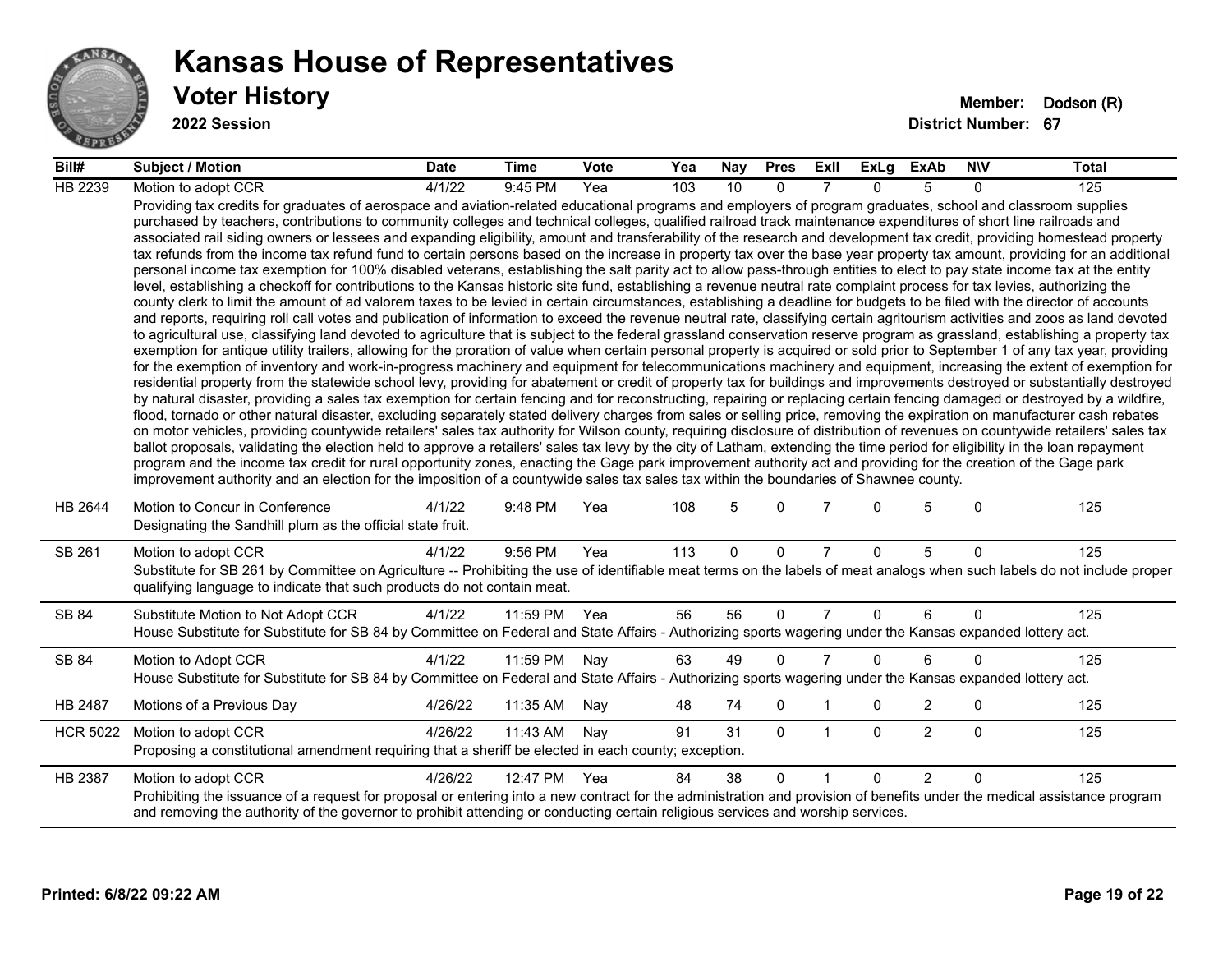

| Bill#          | <b>Subject / Motion</b>                                                                                                                                                                                                                                                                                                                                                                                                                                                                                                                                                                                                                                                                                                                                                                                                                                   | <b>Date</b> | <b>Time</b> | Vote | Yea | Nay      | <b>Pres</b> | ExII         | <b>ExLg</b>  | <b>ExAb</b>    | <b>NIV</b>   | <b>Total</b> |
|----------------|-----------------------------------------------------------------------------------------------------------------------------------------------------------------------------------------------------------------------------------------------------------------------------------------------------------------------------------------------------------------------------------------------------------------------------------------------------------------------------------------------------------------------------------------------------------------------------------------------------------------------------------------------------------------------------------------------------------------------------------------------------------------------------------------------------------------------------------------------------------|-------------|-------------|------|-----|----------|-------------|--------------|--------------|----------------|--------------|--------------|
| <b>HB 2252</b> | Motion to adopt CCR                                                                                                                                                                                                                                                                                                                                                                                                                                                                                                                                                                                                                                                                                                                                                                                                                                       | 4/26/22     | 12:50 PM    | Yea  | 84  | 38       | $\Omega$    |              | $\Omega$     | 2              | $\mathbf{0}$ | 125          |
|                | Prohibiting the modification of election laws by agreement except as approved by the legislative coordinating council.                                                                                                                                                                                                                                                                                                                                                                                                                                                                                                                                                                                                                                                                                                                                    |             |             |      |     |          |             |              |              |                |              |              |
| HB 2138        | Motion to adopt CCR                                                                                                                                                                                                                                                                                                                                                                                                                                                                                                                                                                                                                                                                                                                                                                                                                                       | 4/26/22     | 1:03 PM     | Yea  | 82  | 40       | $\Omega$    |              | $\Omega$     | 2              | $\Omega$     | 125          |
|                | Providing for the use of electronic poll books in elections and the approval of such books by the secretary of state, requiring all voting systems for elections to use<br>individual voter-verified paper ballots with a distinctive watermark, requiring the secretary of state and local election officers to develop an affidavit to be signed by<br>election workers regarding handling of completed ballots, requiring audits of any federal, statewide or state legislative race that is within 1% of the total votes cast and<br>requiring randomized audits of elections procedures used in four counties in even-numbered years, requiring a county election officer to send a confirmation of address<br>when there is no election-related activity for any four calendar year period and exempting poll workers from certain election crimes. |             |             |      |     |          |             |              |              |                |              |              |
| HB 2237        | Motion to adopt CCR                                                                                                                                                                                                                                                                                                                                                                                                                                                                                                                                                                                                                                                                                                                                                                                                                                       | 4/26/22     | $1:13$ PM   | Yea  | 109 | 12       |             |              | $\Omega$     | $\overline{2}$ | $\Omega$     | 125          |
|                | Enacting the Kansas affordable housing tax credit act, the Kansas housing investor tax credit act, the historic Kansas act, the Kansas rural home loan guarantee act,<br>authorizing certain residential real property appraisals in rural counties to be performed without completing the sales comparison approach to value, allowing the use of<br>bond proceeds under the Kansas rural housing incentive district act for residential vertical development and renovation of certain buildings within economically<br>distressed urban areas and expanding eligibility for the child day care services assistance tax credit and providing a credit for employer payments to an organization<br>providing access to employees for child day care services.                                                                                            |             |             |      |     |          |             |              |              |                |              |              |
| SB 313         | Motion to adopt CCR                                                                                                                                                                                                                                                                                                                                                                                                                                                                                                                                                                                                                                                                                                                                                                                                                                       | 4/27/22     | 3:32 PM     | Yea  | 75  | 44       | $\Omega$    | 3            | $\Omega$     | 3              | 0            | 125          |
|                | Providing for the use and regulation of autonomous motor vehicles and establishing the autonomous vehicle advisory committee.                                                                                                                                                                                                                                                                                                                                                                                                                                                                                                                                                                                                                                                                                                                             |             |             |      |     |          |             |              |              |                |              |              |
| HB 2466        | Motion to adopt CCR                                                                                                                                                                                                                                                                                                                                                                                                                                                                                                                                                                                                                                                                                                                                                                                                                                       | 4/27/22     | 3:39 PM     | Yea  | 109 | 10       | $\Omega$    | 3            | $\Omega$     | 3              | $\Omega$     | 125          |
|                | Substitute for HB 2466 by Committee on Education - Establishing the promoting advancement in computing knowledge act to increase the availability of computer<br>science education in Kansas schools and the career technical education credentialing and student transitioning to employment success pilot program; also exempting<br>national assessment providers from the student online personal protection act.                                                                                                                                                                                                                                                                                                                                                                                                                                     |             |             |      |     |          |             |              |              |                |              |              |
| HB 2492        | Motion to Concur<br>Submitting claims against the state by the joint committee on special claims against the state.                                                                                                                                                                                                                                                                                                                                                                                                                                                                                                                                                                                                                                                                                                                                       | 4/27/22     | 3:41 PM     | Yea  | 119 | $\Omega$ | $\Omega$    | 3            | $\Omega$     | 3              | 0            | 125          |
| HB 2448        | <b>Consideration of Veto</b>                                                                                                                                                                                                                                                                                                                                                                                                                                                                                                                                                                                                                                                                                                                                                                                                                              | 4/28/22     | 11:31 AM    | Yea  | 86  | 36       | $\Omega$    | $\mathbf{1}$ | $\Omega$     | $\overline{2}$ | $\Omega$     | 125          |
|                | Senate Substitute for HB 2448 by Committee on Public Health and Welfare - Requiring able-bodied adults without dependents to complete an employment and training<br>program in order to receive food assistance.                                                                                                                                                                                                                                                                                                                                                                                                                                                                                                                                                                                                                                          |             |             |      |     |          |             |              |              |                |              |              |
| <b>SB 58</b>   | Consideration of Veto                                                                                                                                                                                                                                                                                                                                                                                                                                                                                                                                                                                                                                                                                                                                                                                                                                     | 4/28/22     | 12:17 PM    | Yea  | 72  | 50       | $\Omega$    |              | $\Omega$     | $\overline{c}$ | $\mathbf 0$  | 125          |
|                | Establishing the parents' bill of rights for parents of students attending elementary or secondary school in this state.                                                                                                                                                                                                                                                                                                                                                                                                                                                                                                                                                                                                                                                                                                                                  |             |             |      |     |          |             |              |              |                |              |              |
| SB 160         | <b>Consideration of Veto</b><br>Enacting the fairness in women's sports act to require that student athletic teams only include members who are of the same biological sex unless designated as<br>coed.                                                                                                                                                                                                                                                                                                                                                                                                                                                                                                                                                                                                                                                  | 4/28/22     | 1:14 PM     | Yea  | 81  | 41       | 0           |              | $\mathbf{0}$ | $\overline{2}$ | $\Omega$     | 125          |
| SB 84          | Motion to adopt CCR                                                                                                                                                                                                                                                                                                                                                                                                                                                                                                                                                                                                                                                                                                                                                                                                                                       | 4/28/22     | 4:03 PM     | Yea  | 73  | 49       | $\Omega$    |              | $\Omega$     | 2              | $\Omega$     | 125          |
|                | House Substitute for Substitute for SB 84 by Committee on Federal and State Affairs - Authorizing sports wagering under the Kansas expanded lottery act and historical<br>horse race machines under the Kansas parimutuel racing act.                                                                                                                                                                                                                                                                                                                                                                                                                                                                                                                                                                                                                     |             |             |      |     |          |             |              |              |                |              |              |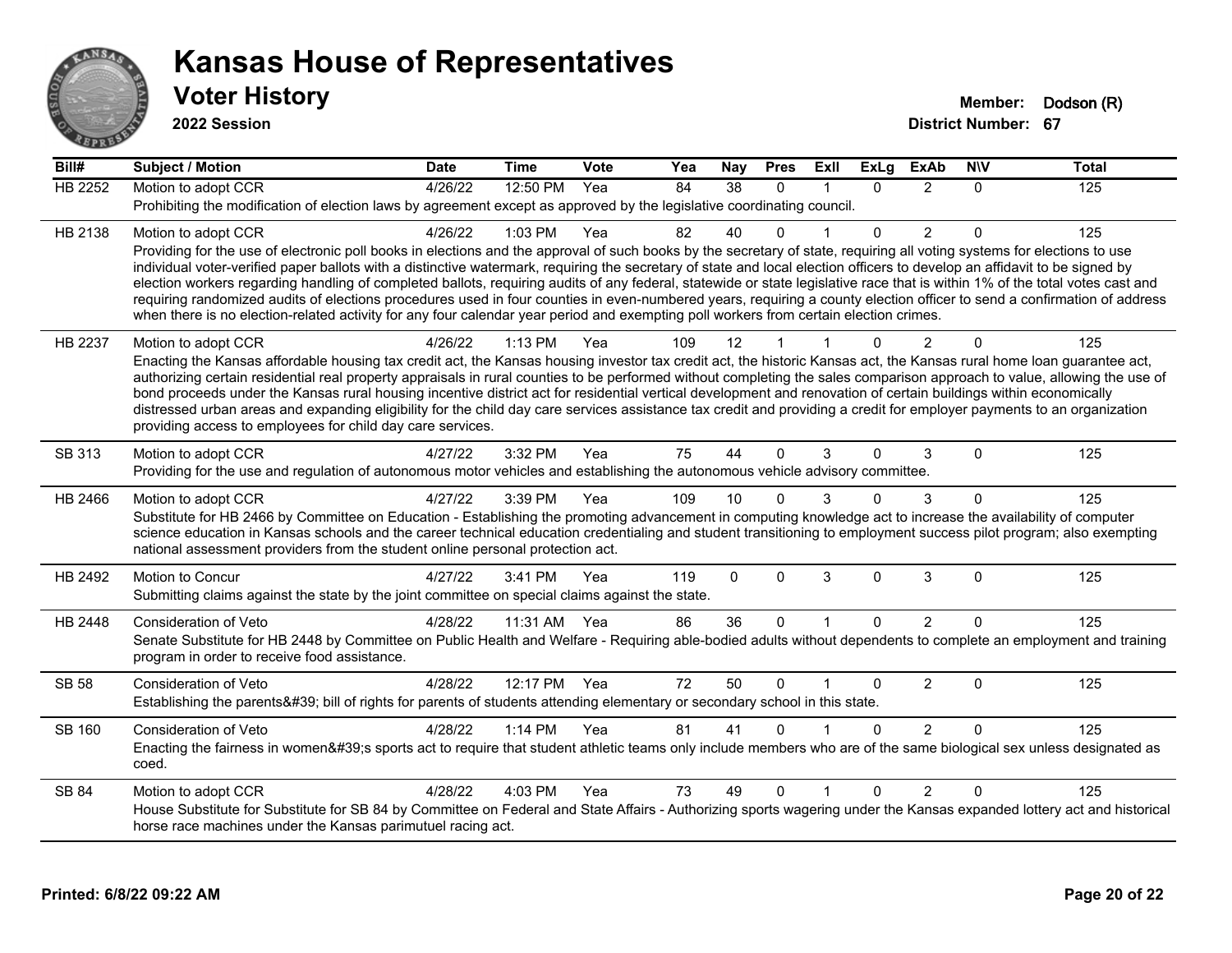

**2022 Session**

**District Number: 67 Voter History Member: Dodson** (R)

| Bill#        | <b>Subject / Motion</b>                                                                                                                                                                                                                                                                                                             | <b>Date</b> | <b>Time</b>  | <b>Vote</b> | Yea | <b>Nay</b>   | <b>Pres</b> | <b>Exll</b> | <b>ExLg</b> | <b>ExAb</b>    | <b>NIV</b>     | <b>Total</b> |
|--------------|-------------------------------------------------------------------------------------------------------------------------------------------------------------------------------------------------------------------------------------------------------------------------------------------------------------------------------------|-------------|--------------|-------------|-----|--------------|-------------|-------------|-------------|----------------|----------------|--------------|
| HB 2567      | Motion to adopt CCR                                                                                                                                                                                                                                                                                                                 | 4/28/22     | 5:52 PM      | Yea         | 75  | 45           | $\Omega$    |             | $\Omega$    | 4              | $\mathbf{0}$   | 125          |
|              | Senate Substitute for HB 2567 by Committee on Ways and Means - Removing federal impact aid from the determination of local foundation aid in the Kansas school<br>equity and enhancement act and excluding Fort Leavenworth school district and virtual school students from the capital improvement state aid determination.       |             |              |             |     |              |             |             |             |                |                |              |
| <b>SB 19</b> | Motion to adopt CCR                                                                                                                                                                                                                                                                                                                 | 4/28/22     | 8:59 PM      | Yea         | 112 | 6            | 0           |             | 0           | 6              | $\Omega$       | 125          |
|              | House Substitute for SB 19 by Committee on Energy, Utilities and Telecommunications - Implementing the 988 suicide prevention and mental health crisis hotline in<br>Kansas.                                                                                                                                                        |             |              |             |     |              |             |             |             |                |                |              |
| SB 331       | Motion to adopt CCR                                                                                                                                                                                                                                                                                                                 | 4/28/22     | 9:05 PM      | Yea         | 91  | 26           | $\Omega$    |             | $\Omega$    | $\overline{7}$ | $\Omega$       | 125          |
|              | Updating the version of risk-based capital instructions in effect.                                                                                                                                                                                                                                                                  |             |              |             |     |              |             |             |             |                |                |              |
| HB 2510      | Motion to adopt CCR                                                                                                                                                                                                                                                                                                                 | 4/28/22     | 9:34 PM      | Yea         | 95  | 22           | 0           |             | 0           |                | $\Omega$       | 125          |
|              | Appropriations for FY 2022, FY 2023, and FY 2024, for various state agencies; 2022 omnibus bill; authorizing certain transfers and capital improvement projects.                                                                                                                                                                    |             |              |             |     |              |             |             |             |                |                |              |
| HB 2106      | Sub Motion Not Adopt CCR                                                                                                                                                                                                                                                                                                            | 4/28/22     | 10:02 PM     | Nay         | 39  | 75           | $\Omega$    |             | $\Omega$    | $\overline{7}$ | 3              | 125          |
|              | Decreasing the state rate for sales and use taxes for sales of food and food ingredients and providing for the levying of taxes by cities and counties and discontinuing<br>the nonrefundable food sales tax credit.                                                                                                                |             |              |             |     |              |             |             |             |                |                |              |
| HB 2106      | Motion to adopt CCR                                                                                                                                                                                                                                                                                                                 | 4/28/22     | 10:28 PM Yea |             | 114 | 3            | $\Omega$    |             | $\Omega$    | $\overline{7}$ | $\Omega$       | 125          |
|              | Decreasing the state rate for sales and use taxes for sales of food and food ingredients and providing for the levying of taxes by cities and counties and discontinuing<br>the nonrefundable food sales tax credit.                                                                                                                |             |              |             |     |              |             |             |             |                |                |              |
| HB 2495      | Motion to Concur                                                                                                                                                                                                                                                                                                                    | 4/28/22     | 10:31 PM Yea |             | 116 | $\mathbf{1}$ | $\Omega$    |             | $\Omega$    | $\overline{7}$ | $\Omega$       | 125          |
|              | Prohibiting the disclosure of personal information about a person's affiliation with an entity that is exempt from federal income taxation under section 501(c) of the<br>federal internal revenue code.                                                                                                                            |             |              |             |     |              |             |             |             |                |                |              |
| SB 34        | Motion to adopt CCR                                                                                                                                                                                                                                                                                                                 | 4/28/22     | 11:35 PM     | Nay         | 64  | 53           | $\Omega$    |             | $\Omega$    |                | $\Omega$       | 125          |
|              | Substitute for SB 34 by Committee on Federal and State Affairs - Requiring review of administrative rules and regulations every five years.                                                                                                                                                                                         |             |              |             |     |              |             |             |             |                |                |              |
| HB 2252      | <b>Consideration of Veto</b>                                                                                                                                                                                                                                                                                                        | 5/23/22     | 11:27 AM     | Yea         | 84  | 37           | 0           |             | U           | $\overline{2}$ | 1              | 125          |
|              | Prohibiting the modification of election laws by agreement except as approved by the legislative coordinating council.                                                                                                                                                                                                              |             |              |             |     |              |             |             |             |                |                |              |
| HB 2387      | Consideration of Veto                                                                                                                                                                                                                                                                                                               | 5/23/22     | 11:38 AM     | Yea         | 84  | 38           | 0           |             | $\Omega$    | $\overline{2}$ | $\Omega$       | 125          |
|              | Prohibiting the issuance of a request for proposal or entering into a new contract for the administration and provision of benefits under the medical assistance program<br>and removing the authority of the governor to prohibit attending or conducting certain religious services and worship services.                         |             |              |             |     |              |             |             |             |                |                |              |
| HB 2136      | Sub Mtn Not Adpt                                                                                                                                                                                                                                                                                                                    | 5/23/22     | 12:42 PM     | Nay         | 37  | 84           | $\Omega$    |             | $\Omega$    |                | $\overline{2}$ | 125          |
|              | Establishing the COVID-19 retail storefront property tax relief act to provide partial refunds to certain businesses impacted by COVID-19-related shutdowns and                                                                                                                                                                     |             |              |             |     |              |             |             |             |                |                |              |
|              | restrictions, discontinuing the first 15 days of the month sales and compensating use tax remittance requirements for certain retailers, providing countywide retailers'<br>sales tax authority for Atchison county and delaying implementation of the exclusion of separately stated delivery charges from sales or selling price. |             |              |             |     |              |             |             |             |                |                |              |